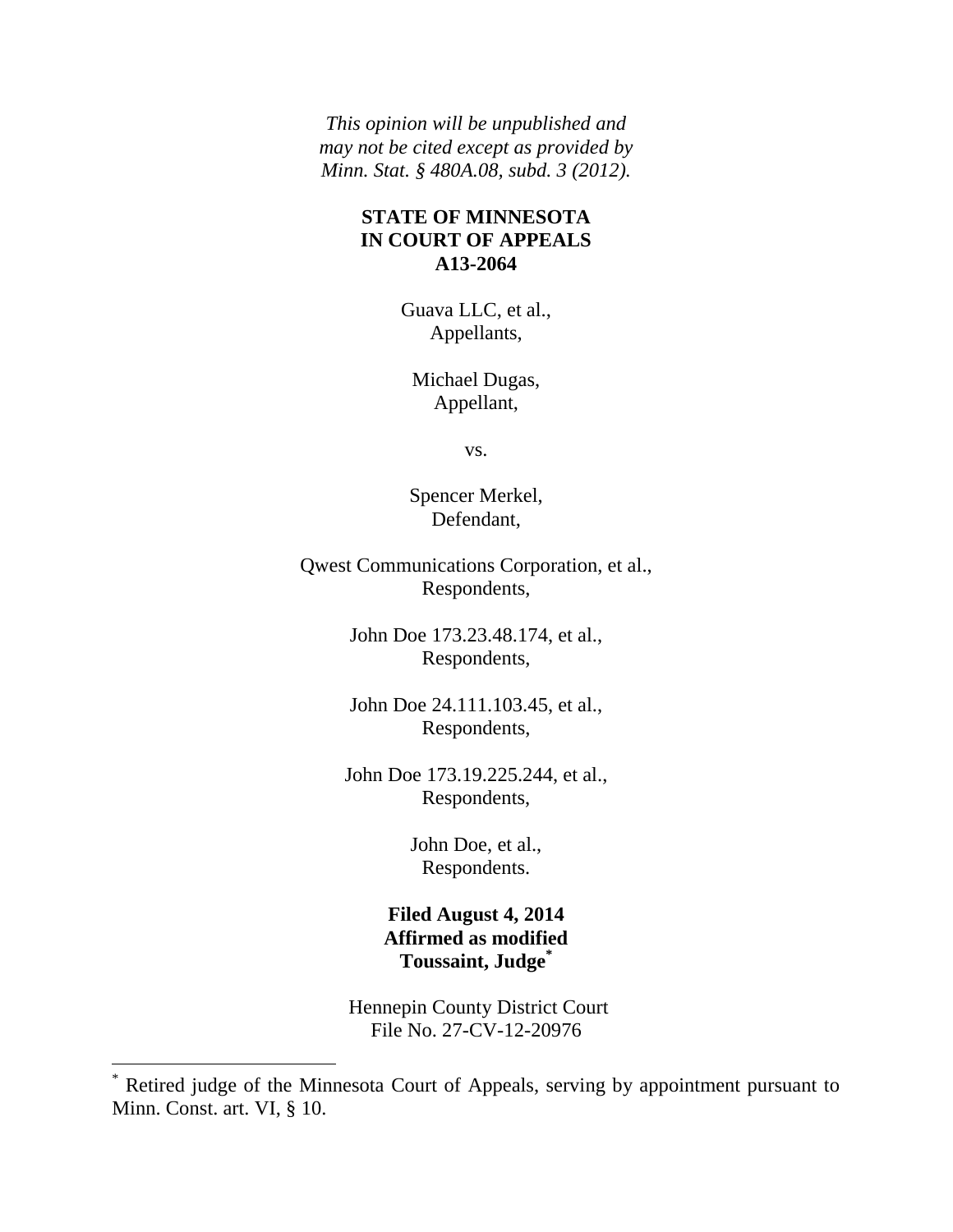Paul Robert Hansmeier, Class Justice PLLC, Minneapolis, Minnesota (for appellants Alpha Law Firm LLC and Guava LLC)

Michall Dugas, Class Justice PLLC, Minneapolis, Minnesota (pro se)

David Earle Camarotto, Bassford Remele, P.A., Minneapolis, Minnesota (for respondents Qwest Communications Corporation, et al.)

Mark Christopher Santi, Thompson Hall Santi Cerny & Dooley, Minneapolis, Minnesota (for respondents John Does 173.23.48.174, et al.)

Paul Allen Godfread, Godfread Law Firm, P.C., Minneapolis, Minnesota (for respondents John Doe 24.111.103.45, et al.)

John Thomas Sullivan, Edward Peter Sheu, Best & Flanagan, LLP, Minneapolis, Minnesota (for respondents John Doe 173.19.225.244)

Phillip Gainsley, Phillip Gainsley Law Office, Minneapolis, Minnesota (for respondent John Doe, et al.)

Considered and decided by Schellhas, Presiding Judge; Halbrooks, Judge; and

Toussaint, Judge.

# **U N P U B L I S H E D O P I N I O N**

#### **TOUSSAINT**, Judge

This appeal is taken from a district court order imposing attorney-fee sanctions against appellants for the bad-faith pursuit of litigation. Because the district court did not abuse its discretion, we affirm.

#### **FACTS**

As the district court observed, "[t]his case has a relatively short but peculiar history. This Court was presented with virtually no factual evidence during the pendency of this 'litigation.'" Much of the evidence that was presented to the district court related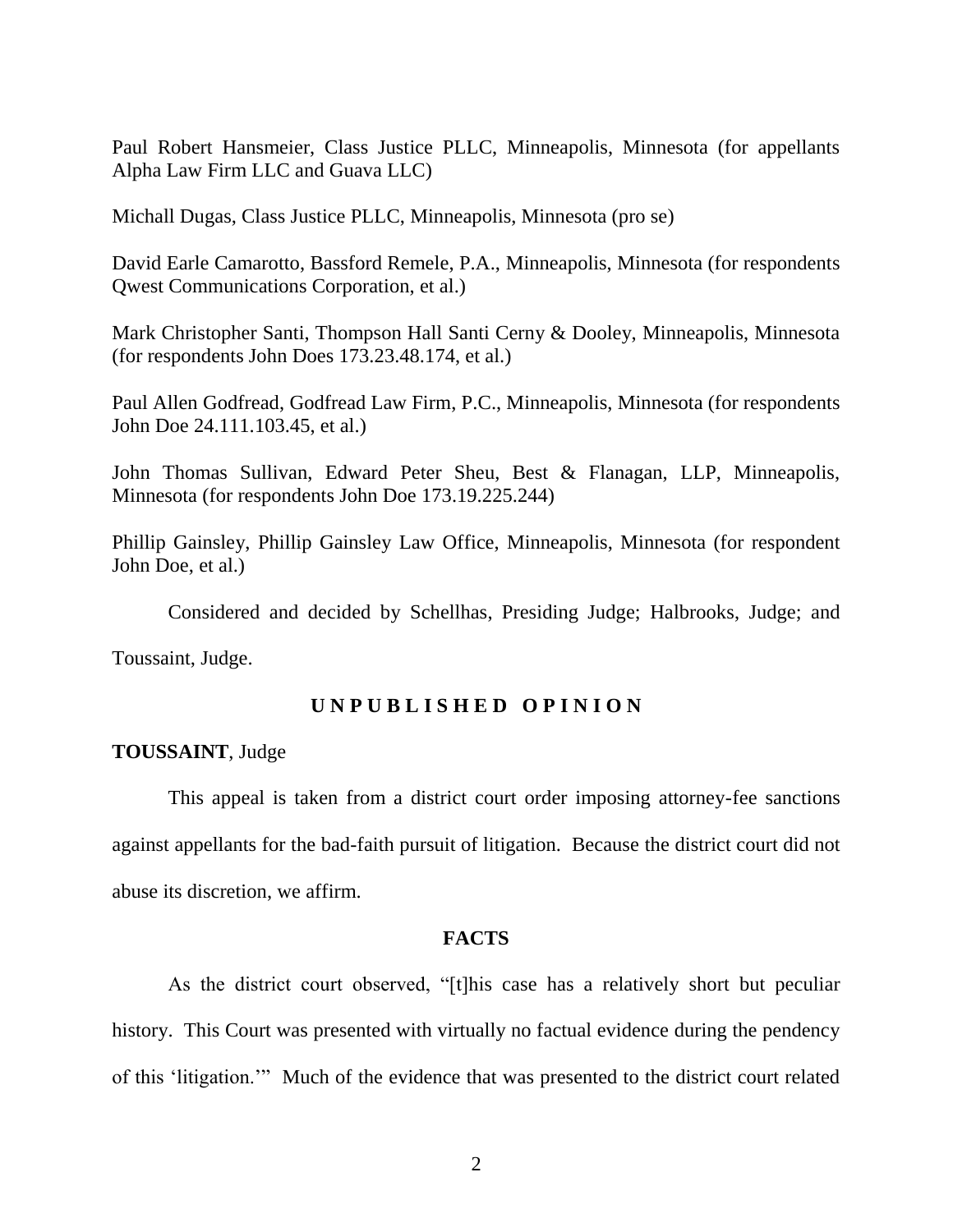to decisions from courts in other jurisdictions finding misconduct, similar to that alleged here, by the same parties or by apparently related entities. It is clear from these decisions that appellants are believed to be engaged in a sophisticated scheme to improperly use the judicial process to obtain the identities of Internet subscribers from Internet service providers (ISPs), and to use that information to pursue settlements of alleged copyright and/or hacking claims with those Internet subscribers. *See, e.g., AF Holdings, LLC v. Does 1-1058*, \_\_ F.3d \_\_, 2014 WL 2178839, at \*2 (D.C. Cir. May 27, 2014) (describing "modus operandi" of Prenda Law); *Ingenuity 13 LLC v. John Doe*, 2013 WL 1898633, at \*2-3 (C.D. Calif. May 6, 2013) (setting forth findings on scheme by attorneys John Steele, Paul Hansmeier, Paul Duffy and Prenda Law).<sup>1</sup> Like the district court, however, although we may take judicial notice of the decisions from other jurisdictions, Minn. R. Evid. 201(b), we base our decision on the record developed before the district court in these proceedings, viewed in the light most favorable to the district court's findings. *See Rasmussen v. Two Harbors Fish Co*., 832 N.W.2d 790, 797 (Minn. 2013) (holding that appellate courts examine evidence in light most favorable to district court's findings).

 $\overline{a}$ 

 $<sup>1</sup>$  The types of claims asserted by appellants and their law firms have changed over time.</sup> Both *AF Holdings* and *Ingenuity 13* involved copyright claims asserted directly against John Does, and attempts to use third-party subpoenas to discover the identities of the John Doe defendants. *AF Holdings*, 2014 WL 2178839, at \*2 (describing suit against 1,058 John Does); *Ingenuity 13*, 2013 WL 1898633, at \*2-3 (describing multiple suits filed in federal district court). In this case, as is further described below, appellants initiated a computer-hacking claim against a single, passive defendant, and sought discovery of the identities of Internet subscribers alleged to have conspired with the defendant. What this case has in common with the previously asserted actions, again as we discuss further herein, are attempts to misuse subpoena power.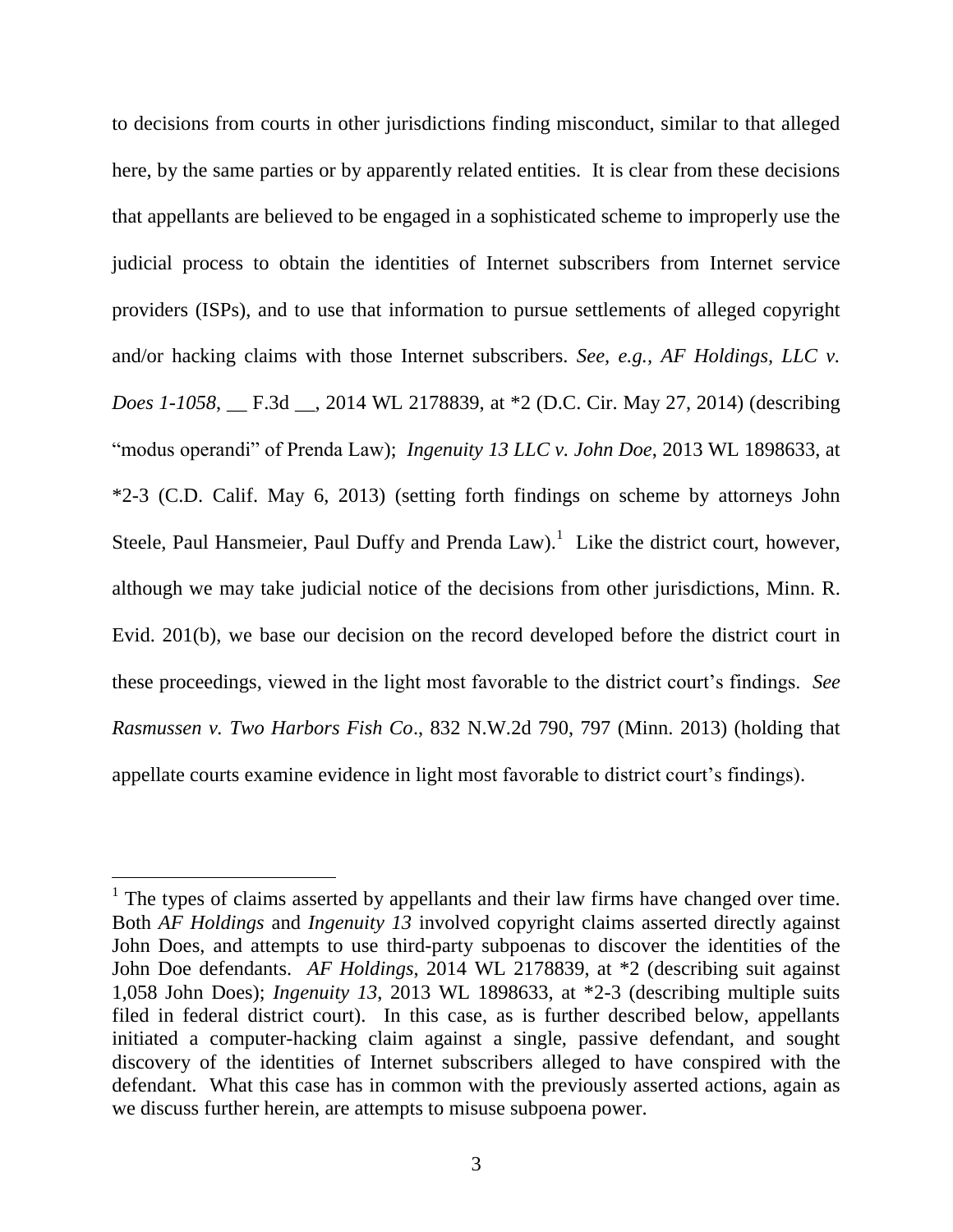## *The parties*

In the complaint that initiated this litigation, plaintiff-appellant Guava LLC is described as "a limited liability company that owns and operates protected computer systems . . . accessible throughout Minnesota." It is unclear, however, whether Guava even exists. Despite repeated inquiries by the district court, the record includes no evidence regarding Guava's incorporation, the identity of its principals, or the nature of its business operations. John Steele, one of several attorneys who appeared on behalf of Guava in the district court proceedings, stated during a hearing that Guava has "an office in Las Vegas. They're also based out of I believe they're in Nevis [in the Caribbean]." At another hearing, in response to questioning regarding Guava's existence, appellant Michael K. Dugas conceded that he had provided no documentary or affidavit evidence of the company's existence, asserting merely that "there's several principals that I met from Guava LLC so I am, you know, very aware that they're an actual company." No corporate representative of Guava ever appeared before the district court.

Appellant Alpha Law Firm LLC was a Minnesota limited liability company registered on January 22, 2010, by Paul Hansmeier, an attorney licensed to practice in Minnesota. Hansmeier filed a notice of dissolution for the firm on August 30, 2013. Appellant Dugas is also an attorney licensed to practice in Minnesota.

Dugas, Hansmeier, Steele, Alpha, and Prenda Law Inc. represented Guava in proceedings before the district court. Although most of the pleadings included a signature block identifying Dugas and Alpha as counsel for Guava, Hansmeier filed a notice of appearance in the district court identifying himself as "of counsel" at Prenda

4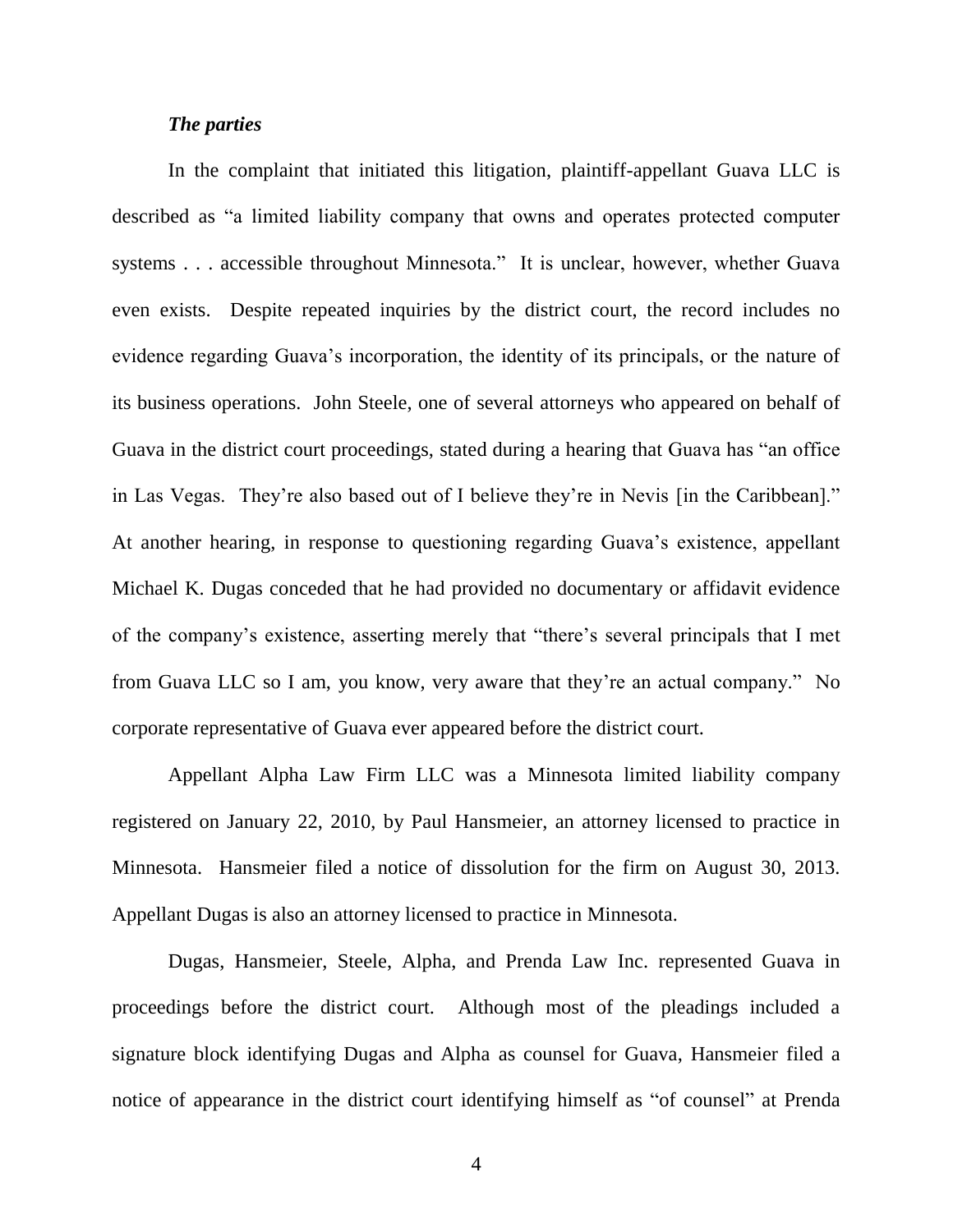Law and Steele, an Illinois attorney, sought pro hac vice admission in the district court. On appeal, Guava and Alpha are represented by Hansmeier and Class Justice PLLC, a limited liability company registered with the Minnesota Secretary of State by Hansmeier on July 3, 2013.

Spencer Merkel is a resident of Beaverton, Oregon and the defendant in the lawsuit initiated by Guava. Merkel was represented by Minnesota attorney Trina Morrison, who went to law school with Dugas.

Respondents are ISPs and John Does, and their counsel, who objected to thirdparty subpoenas served by appellants in this action and who sought and obtained sanctions from the district court.

#### *Factual Background*

In September 2012, Merkel received a letter from Prenda Law Inc., alleging that he had violated copyright laws by downloading an adult film from the Internet. The letter advised Merkel that the owner of the copyright, Hard Drives Productions, Inc., would bring suit against Merkel unless he paid \$3,400 in settlement of the claims. Unable to pay, Merkel called the number provided in the letter, and spoke to someone who identified himself as "Michael" or "Mike," who offered Merkel an alternative settlement arrangement. Under that arrangement, Merkel would agree to be sued, Prenda would ask for, and Merkel would provide, a copy of his bit-torrent log, and Prenda would dismiss the case against Merkel. In discussing the settlement, "Michael" stated that he did not know any attorneys in Oregon, but that he knew an attorney in Minnesota who would represent Merkel pro bono. Merkel thus agreed to be sued in Minnesota, and he retained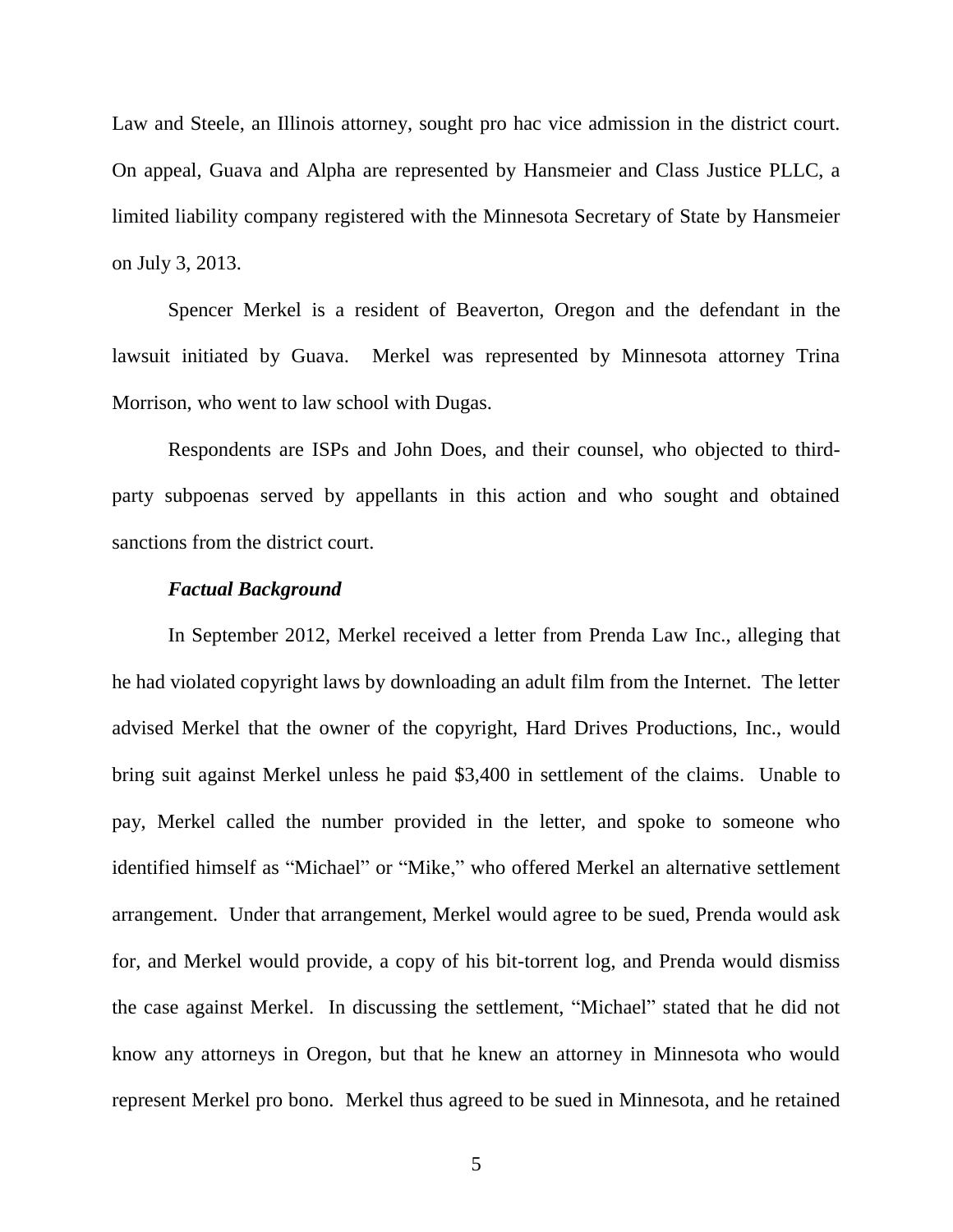Morrison based on information provided to him by "Michael" at Prenda Law. Merkel had never heard of Guava or Alpha before this suit was initiated, and he believed he would be sued by Hard Drives in Minnesota and that Prenda Law would be opposing counsel.

### *Procedural History*

Guava served the complaint in this action on Merkel on October 15, 2012, and filed it in Hennepin County District Court two days later. The complaint alleged two counts: the first for interception of electronic communications in violation of Minn. Stat. § 626A.02 (2012) and the second for civil conspiracy to violate the same statute. The complaint contains little detail about the supposed violations, alleging generally that Merkel "used a username and password that did not belong to him to gain unauthorized access to [Guava's] protected computer systems" and "intercepted electronic communications between [Guava] and its paying members," and that Merkel "obtained the username and password . . . from a website that allows its members to trade stolen usernames and passwords amongst one another."

On October 25, 2012, one week after filing the complaint, Guava filed an "unopposed discovery motion for authorizing order," seeking the district court's approval of subpoenas directed to more than 300 ISPs, ostensibly to discover Merkel's alleged coconspirators' names, addresses, telephone numbers, e-mail addresses, and media access control addresses. The district court held a hearing on October 31, 2012; neither Merkel nor his counsel appeared. The district court denied the motion, concluding that Guava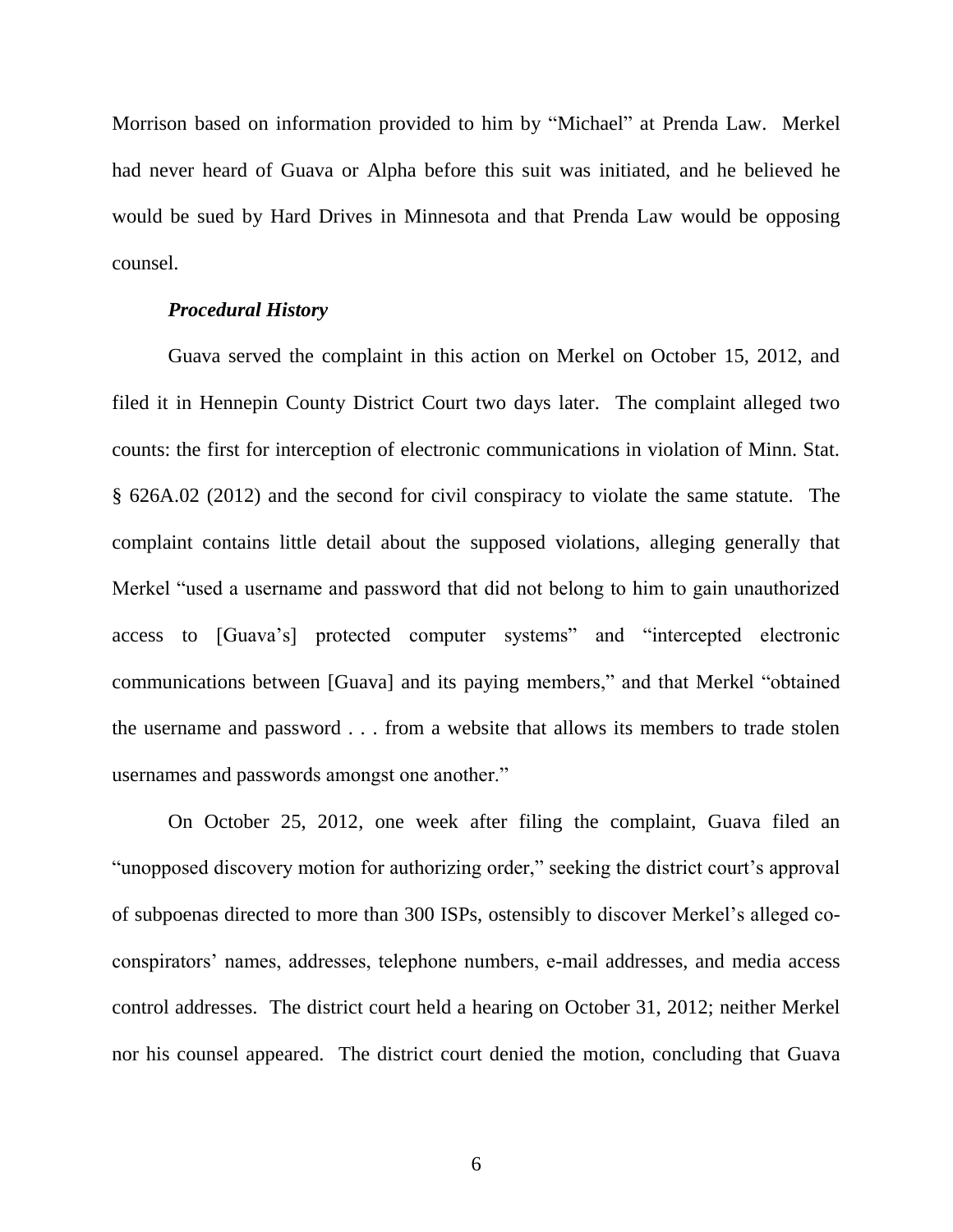had "not demonstrated that the personally identifying information possessed by over 300 Internet Service Providers . . . is relevant and material to this matter."

 On November 6, 2012, Guava filed an "emergency renewed unopposed discovery motion for authorizing order," this time seeking approval for subpoenas directed to 17 ISPs. Guava asserted in its motion that "these specific ISPs unquestionably possess information connected to the issues in this litigation," but provided no evidentiary support for that assertion. The district court held a hearing on November 7, 2012, and issued an order that day granting Guava's motion, but allowing the targeted ISPs a period of 30 days to file motions to quash. A number of ISPs and individual Internet subscribers, referenced as John Does, moved to quash the subpoenas, and a hearing was scheduled for January 25, 2013.

At the January 25 hearing, counsel for the ISPs and John Does asserted that the litigation was being pursued for the improper purpose of using third-party discovery to obtain names of Internet subscribers from whom settlements could be extorted. In support of this assertion, counsel submitted an affidavit from Merkel regarding his interactions with Prenda Law in the months leading up to the initiation of this suit. The district court also heard testimony from attorney Morrison that Merkel was referred to her by Dugas and Hansmeier; that she expected a suit from Hard Drives; and that "[t]here's been some bait and switch you might call it in this case." Counsel opposing the subpoenas further asserted that the improper purpose of the litigation was evidenced by Guava's failure to seek any discovery from Merkel himself. Guava, through attorneys Steele and Hansmeier, denied any connection between Hard Drives and this action,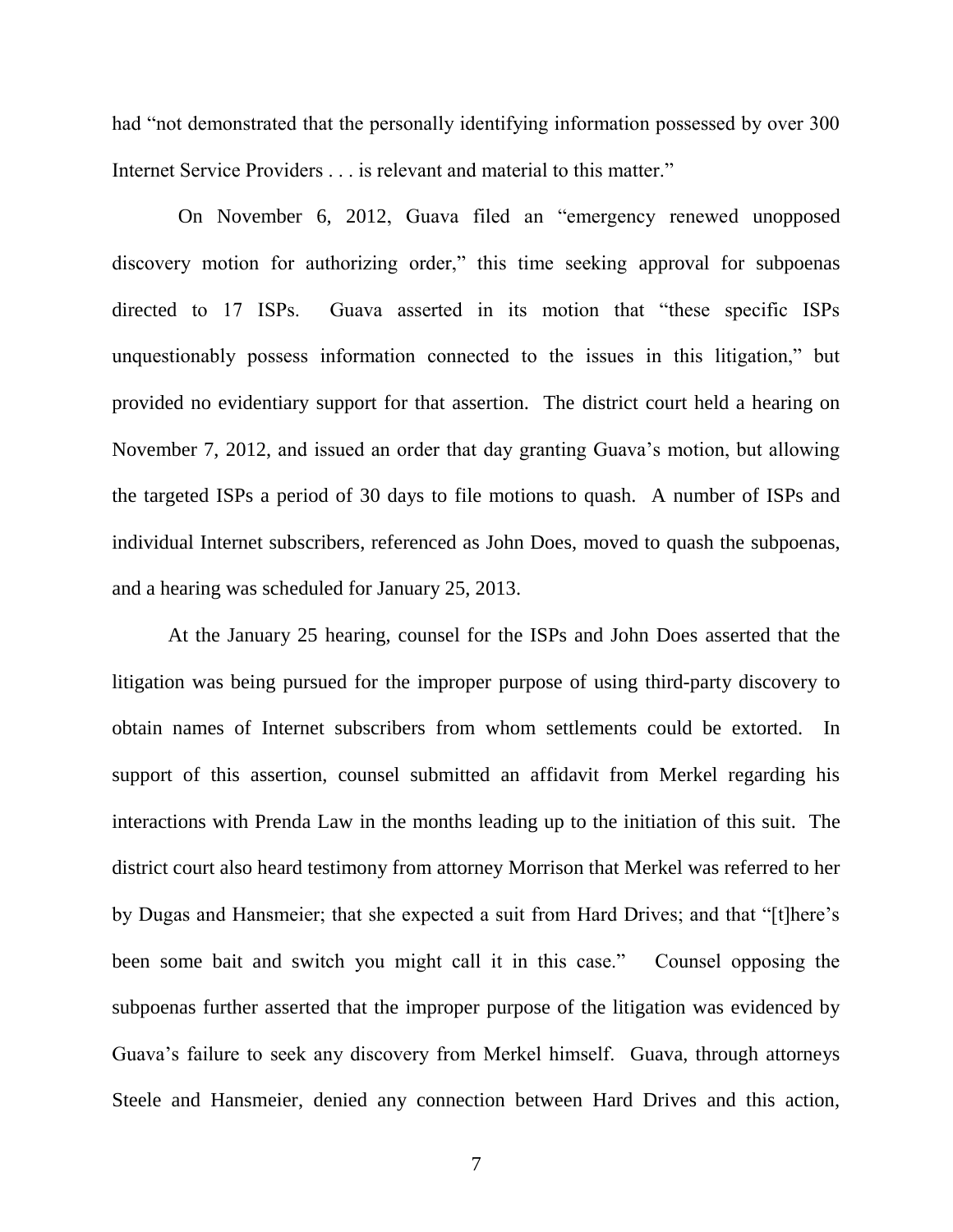conceded that they had not yet sought any discovery from Merkel, and asserted that the third-party discovery was an important first step to their discovery efforts.

Counsel for the ISPs and John Does also raised concerns about Guava's failure to file a certificate of authority, a prerequisite for foreign entities doing business in Minnesota before bringing suit. *See* Minn. Stat. § 322B.694 (2012). Attorneys Steele and Hansmeier conceded that no certificate had been filed, but asserted that the statute did not apply because Guava was not doing business in Minnesota. When pressed by the district court for a basis for Minnesota courts exercising jurisdiction, Steele asserted that, despite Guava's and Merkel's lack of connections to Minnesota, personal jurisdiction was proper because the parties consented to it. He also somewhat cryptically asserted that the case had a Minnesota connection because "the location and progress verifying activities were trying to show that much of the activity, of certain amounts of the activity, was occurring in Minnesota[,] so it's the acts themselves that are occurring in Minnesota." The district court was not persuaded by Steele and Hansmeier's arguments, and at the end of the January 25 hearing the district court indicated that it would take the matter under advisement but was inclined to dismiss the entire action based on Guava's failure to file a certificate of authority under Minn. Stat. § 322B.694.

On March 1, 2013, before the district court issued a ruling on the motions to quash, Guava and Merkel filed a stipulation for dismissal with prejudice. The same day, counsel for one group of the John Does filed a motion and affidavit seeking to recover attorney fees and requesting that the district court issue an order to show cause why Guava and its counsel should not be required to pay the fees incurred by all of the ISPs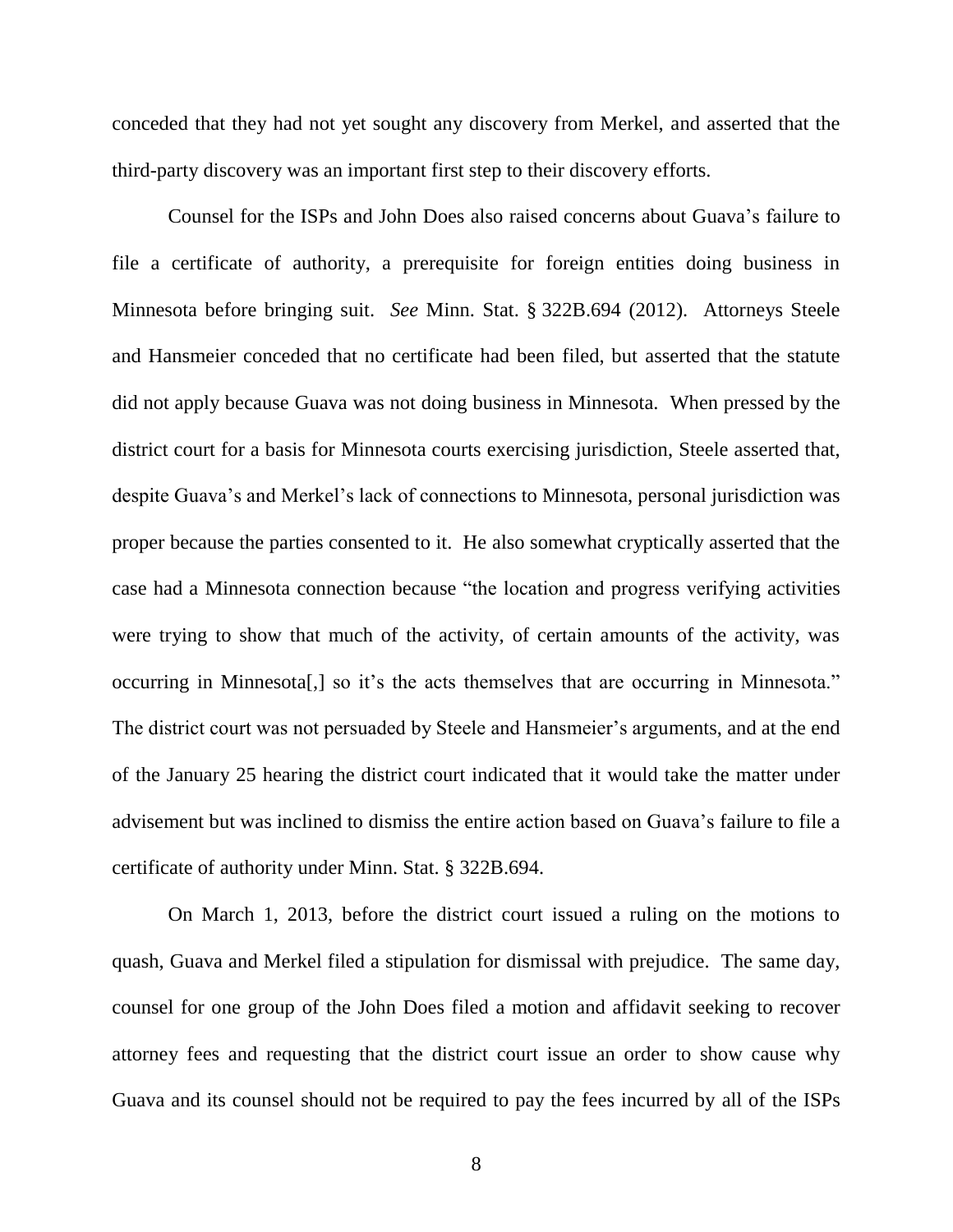and John Does in defending against the subpoenas. The district court ordered dismissal, and judgment was entered on March 5, 2013.

On March 6, 2013, the district court issued an order to show cause (OSC), based on the John Does' motion for fees, "and all the files, records, and proceedings herein, including the arguments, affidavit and testimony received at the January 25, 2013 hearing in this matter." The OSC required that Guava, Dugas, and Alpha "PERSONALLY APPEAR AND SHOW CAUSE" at a hearing on April 23, 2013 "why the Court should not order [them] to pay the reasonable attorney fees and costs incurred by the non-parties to this action." The OSC allowed the John Does to file fee petitions and appellants to file responses. On March 8, 2013, the district court issued an amended OSC that also allowed the ISPs to file fee petitions. The OSC was not addressed to Steele, Hansmeier, or Prenda Law.

Attorney Dugas appeared at the April 23 hearing, without any corporate representative attending for Guava. Dugas stated: "My understanding[,] and I guess it was incorrect, is that as an agent as an attorney for [Guava] that I could represent them in this matter as certainly I've done throughout of the entirety of the case." The district court pressed Dugas for a reason why no evidence had been presented regarding Guava's structure or its business:

> [W]hy don't I have anything from them? I mean why don't I have any documents since you know that they're alleging it's fraudulent? If I agree that it's fraudulent then I could, I would have a basis to Order you to pay attorney's fees so because I'm saying it looks like you're doing this fraud on the Court. So if you want to show me that you're not doing a fraud on the Court, then why wouldn't you say Your Honor,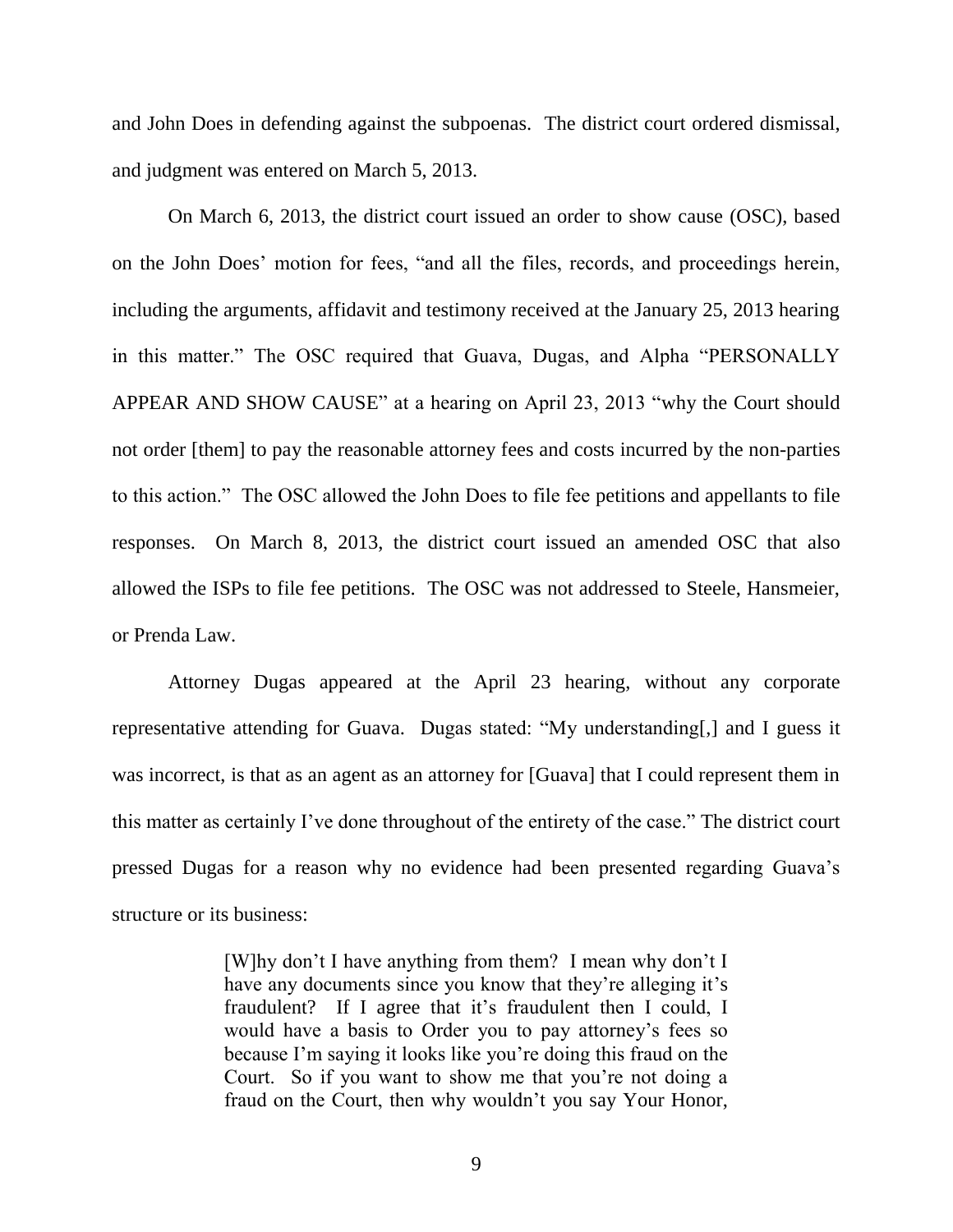this is wholly unjust, how dare they say these things? Look here's my affidavit from the President and CEO of Guava LLC. This is the nature of the business that we do. This is how we found out about what Mr. Merkel was doing. Why don't I have anything like that? . . . . Why don't I have an affidavit from someone from Guava LLC other than you?

In responding to the district court's concerns about fraud, Dugas asserted for the first time at the OSC hearing that the action was filed in Minnesota because it was convenient to Hansmeier and Dugas as counsel. Dugas also conceded that Guava still had not filed a certificate of authority pursuant to Minn. Stat. § 322B.94, but argued that Guava was not doing business in Minnesota and thus the statute did not apply. Dugas also conceded that no discovery had been sought from Merkel, but again asserted that the third-party discovery was of primary importance. Dugas also denied any connection between the communications that Merkel had with "Mike" or "Michael" at Prenda Law and this action, asserting, "I made no offer, I made no deal."

On August 7, 2013, the district court issued an order granting in part the nonparties' motions for attorney fees and costs. The court ordered appellants Guava, Dugas, and Alpha jointly and severally liable to pay within 30 days a total of \$63,367.52 in attorney fees and costs to one attorney and four law firms representing the ISPs and John Does. The district court also enjoined appellants from filing "any future civil action against the John Does or the ISPs without first posting a bond with the Court in the amount of \$10,000 or such other amount as the Court deems appropriate, and without first obtaining a certificate of authority from the Minnesota Secretary of State."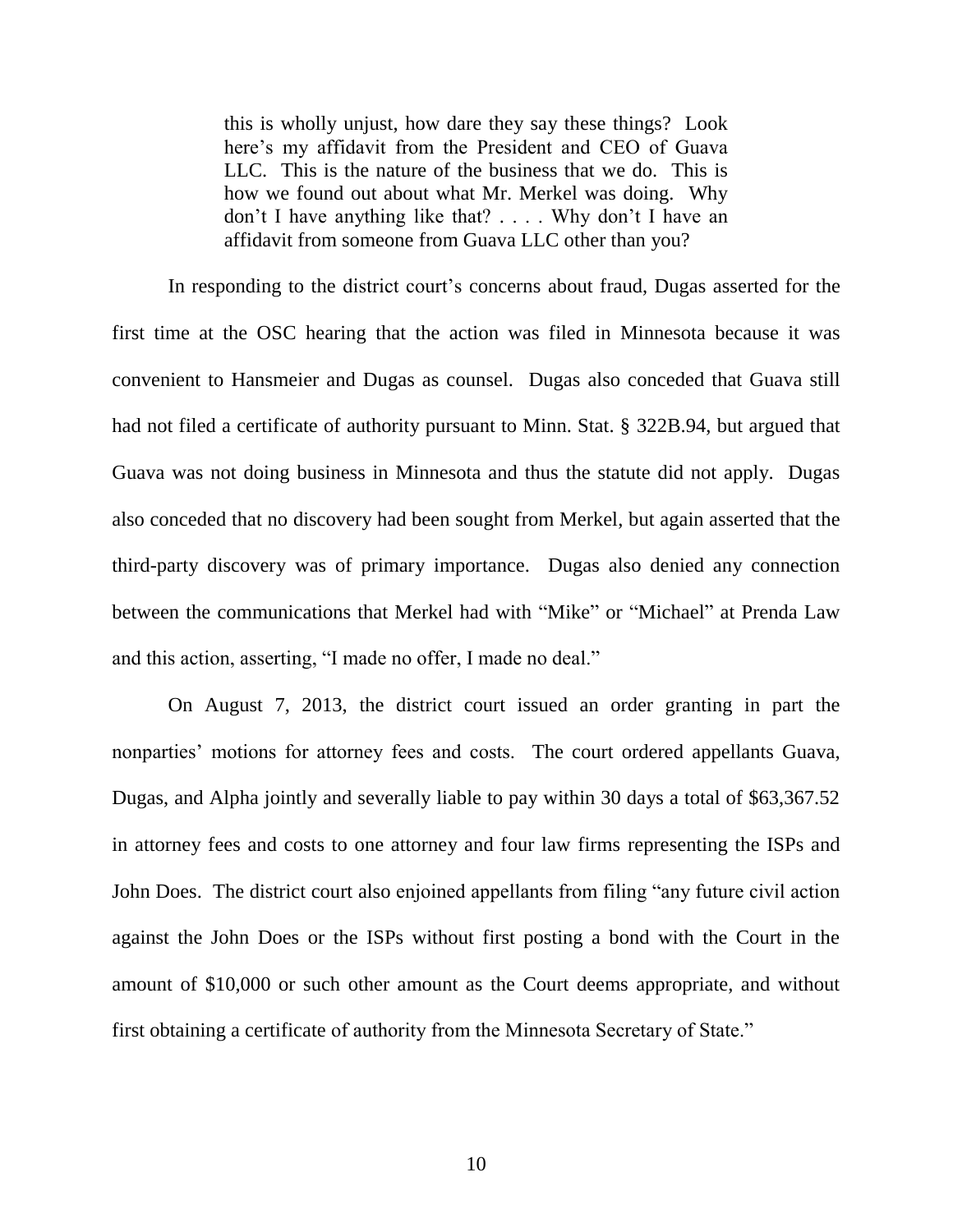On August 30, 2013, the district court issued a memorandum in support of its order. In the memorandum, the district court recited the procedural and factual history of the case, including the initial letter from Prenda Law to Merkel regarding alleged violations of Hard Drive's copyrights and Merkel's discussions with "Michael" at Prenda Law about the alternative settlement arrangement that required Merkel to consent to suit in Minnesota. The district court expressly rejected as not credible attorney Dugas's assertions that those discussions did not take place and this action is unrelated to the Hard Drives demand letter: "This Court finds that Dugas lacks any credibility . . . based upon the actions he has taken in this matter. Therefore, any declaration and testimony offered is discredited with this Court."

The district court's memorandum also reviewed the applicable law, including Minn. Stat. §§ 322B.94, which requires certificates of authority from foreign corporations doing business in Minnesota, 549.18, which requires foreign corporations to file a bond before initiating suit in Minnesota, and 549.211 (2012), which requires certification that litigation is not pursued for any improper purpose, as well as Minn. R. Civ. P. 45.03(a), which mandates that "[a] party or attorney responsible for the issuance and service of a subpoena shall take reasonable steps to avoid imposing undue burden or expense on a person subject to that subpoena." The district court cited Minnesota caselaw addressing the inherent authority of the courts to issue sanctions, particularly *Peterson v. 2004 Ford Crown Victoria*, 792 N.W.2d 454, 462 (Minn. App. 2010).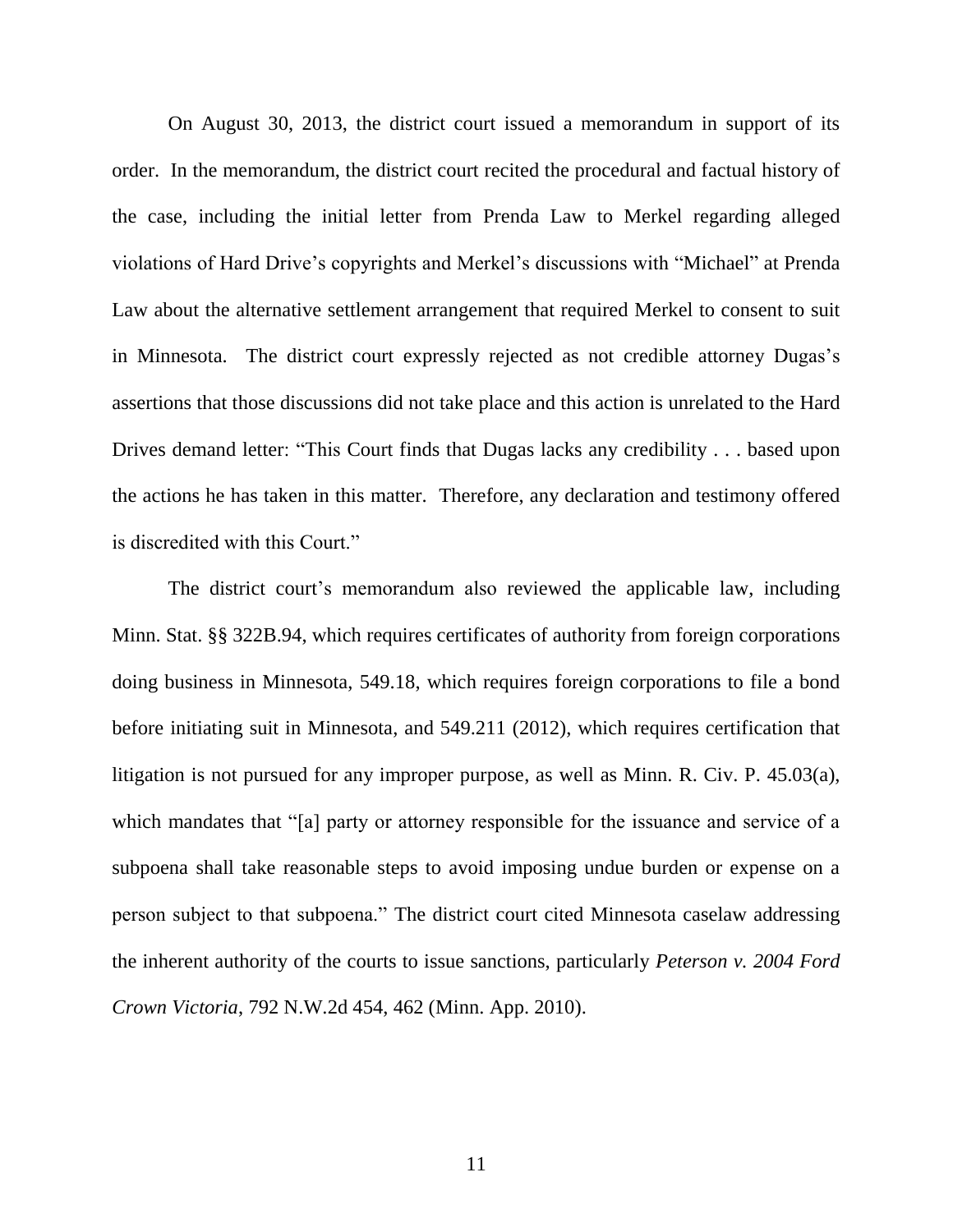The district court found that:

Plaintiff Guava LLC and its counsel Michael K. Dugas of Alpha Law Firm LLC acted in bad faith and without a basis in law and fact to initiate this action in Minnesota State District Court. This Court finds that an award of attorneys' fees is an appropriate and just sanction pursuant to the Court's inherent authority.

In support of its bad-faith finding, the district court cited Guava's initiation of this action in Minnesota without any apparent connection to this state, and the related failure to file a certificate of authority before filing suit. The district court reasoned that, if a certificate of authority was required, that "alone illustrates bad faith on the part of [Guava] because it commenced this action without the Certificate of Authority and when the matter was brought to [Guava's] attention, nothing was done to obtain the Certificate of Authority." The court further reasoned that, if a certificate was not required because Guava was not doing business in Minnesota, "jurisdiction of this Court is . . . undermined and the vexatious and oppressive nature of this action become clearer because any connection to the State of Minnesota between these two parties is eliminated." The district court also based the finding of bad faith on the course of the litigation, including a "fishing expedition for IP addresses of the alleged conspirators without regard to their relation to Merkel." The district court noted counsel's concession that no discovery was sought from Merkel and reasoned, "If there was a true civil conspiracy at play in this action, the Court cannot imagine a scenario where discovery of what Merkel knew regarding his alleged co-conspirators would not be vital information." The district court concluded:

> With no good faith pursuit against Merkel in this case, the Court is left only with [Guava's] attempts to harass and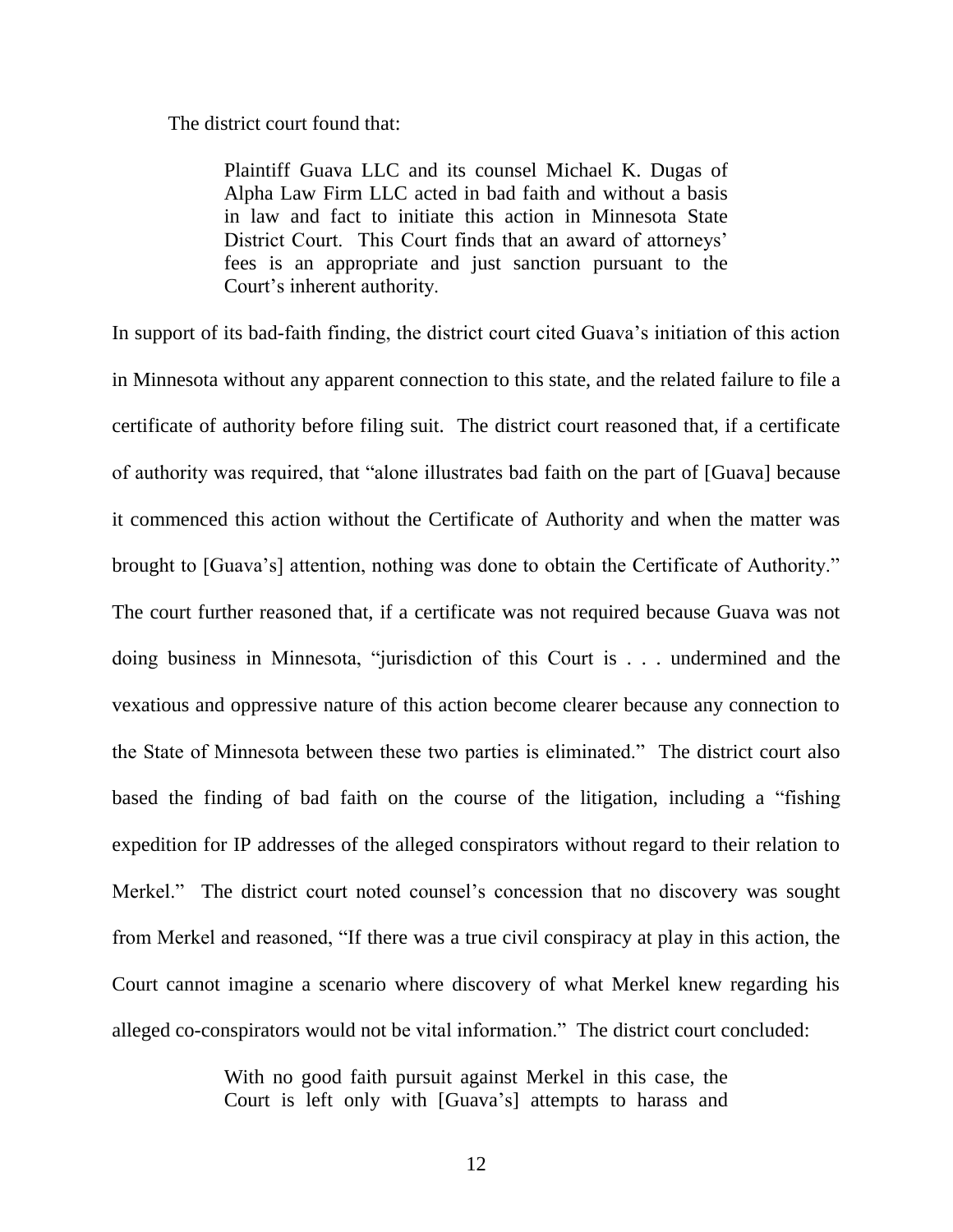burden Non-Parties through obtaining IP addresses to pursue possible settlement rather than proceed with potentially embarrassing litigation regarding downloading pornographic movies. Therefore, the Court is using its inherent authority to issue the sanctions . . . .

Appellants failed to pay the sanctions within 30 days of the August 7, 2013 order, and the district ordered the entry of judgments. This appeal was taken from the judgments entered against Alpha Law Firm, Guava, and Dugas on September 23, 2013.

## **D E C I S I O N**

The district courts have authority to impose sanctions as necessary to protect their "vital function—the disposition of individual cases to deliver remedies for wrongs and justice freely and without purchase; completely and without denial; promptly and without delay, conformable to the laws." *Patton v. Newmar Corp.*, 538 N.W.2d 116, 118 (Minn. 1995) (quotation omitted). "This includes awarding attorney fees." *Peterson*, 792 N.W.2d at 462. But such awards are available only when a party acts in "bad faith, vexatiously, wantonly, or for oppressive reasons." *Chambers v. NASCO, Inc.*, 501 U.S. 32, 45-46, 111 S. Ct. 2123, 2133 (1991) (quotation omitted); *see also Roadway Express, Inc. v. Piper*, 447 U.S. 752, 767, 100 S. Ct. 2455, 2465 (1979); *Harlan v. Lewis*, 982 F.2d 1255, 1260 (8th Cir. 1993) (characterizing *Chambers* and *Roadway* as setting a bad faith standard for attorney-fees awards, although not for all exercises of inherent power); *Patton*, 538 N.W.2d at 119 (relying on federal caselaw addressing sanctions imposed under inherent authority).

"The task of determining what, if any, sanction is to be imposed is implicated by the broad authority provided the [district] court." *Patton*, 538 N.W.2d at 118.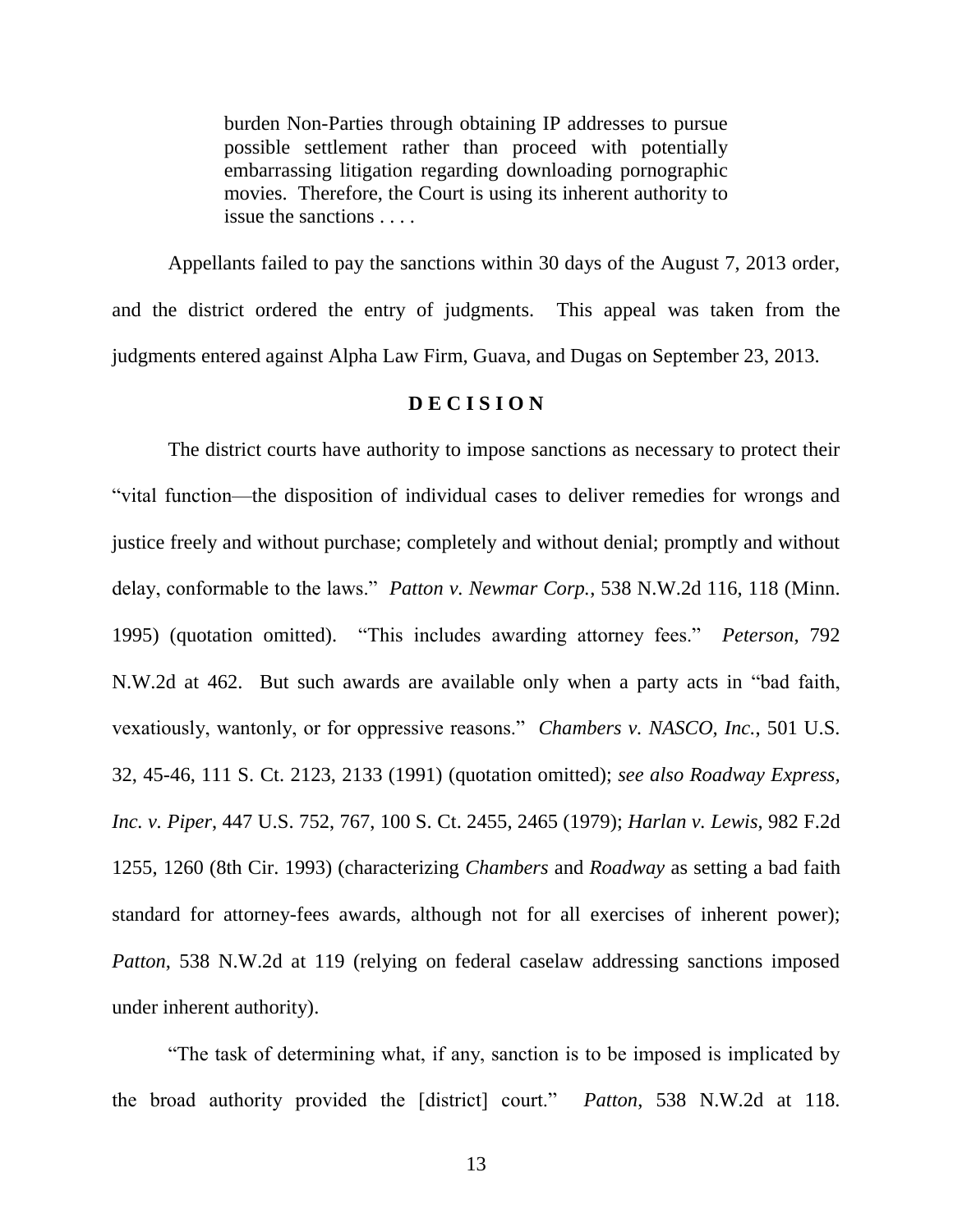Accordingly, we review the district court's decision to impose sanctions under an abuseof-discretion standard. *See Frazier v. Burlington N. Santa Fe Corp.*, 788 N.W.2d 770, 782 (Minn. App. 2010) (applying abuse-of-discretion standard to attorney-fee sanctions imposed under inherent authority), *rev'd on other grounds*, 811 N.W.2d 618 (Minn. 2012). The burden is on appellant to show both error and prejudice resulting from the error. *Midway Ctr. Assocs. v. Midway Ctr., Inc.*, 306 Minn. 352, 356, 237 N.W.2d 76, 78 (1975). "Error cannot be presumed." *Noltimier v. Noltimier*, 280 Minn. 28, 29, 157 N.W.2d 530, 531 (1968).

We have carefully reviewed the record, and we conclude that the district court did not abuse its discretion in imposing attorney-fee sanctions against appellants. The district court found that appellants initiated and pursued this litigation in bad faith, that the only purpose of the litigation was "to harass and burden Non-Parties through obtaining IP addresses to pursue possible settlement rather than proceed with potentially embarrassing litigation regarding downloading pornographic movies." This is an improper use of the judicial system. *See Oppenheimer Fund, Inc. v. Sanders*, 437 U.S. 340, 352 n. 17, 98 S. Ct. 2380, 2390 n.17 (1978) (upholding denial of discovery request when the purpose of the request was "to gather information for use in proceedings other than the pending suit"); *see also AF Holdings,* 2014 WL 2178839, at \*6-7 (vacating order upholding subpoenas of ISPs because plaintiff had no good-faith basis for believing that all affected Internet subscribers could be joined as defendants and thus information about those subscribers "could not possibly be relevant to the subject matter involved in the action") (citing Fed. R. Civ. P. 26(b)(1)); *Mick Haig Prods. E.K. v. Does 1-670,* 687 F.3d 649,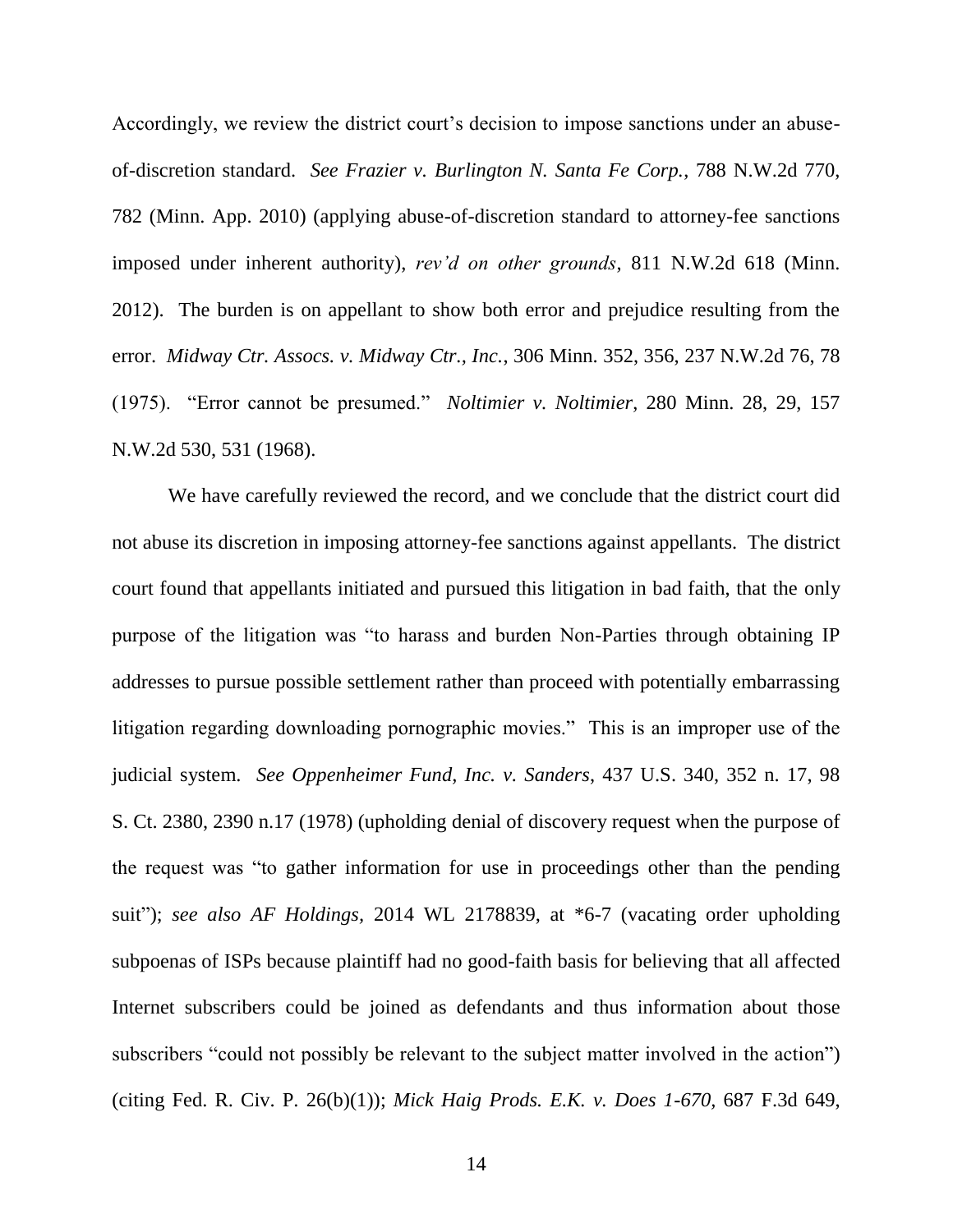652 (5th Cir. 2012) (affirming sanctions award based on plaintiff's attempt to use a "strategy of suing anonymous internet users for allegedly downloading pornography illegally, using the powers of the court to find their identity, then shaming or intimidating them into settling for thousands of dollars"); *Raw Films, Ltd. v. Does 1-32,* 2011 WL 6182025 (E.D. Va. Oct. 5, 2011) (holding that using subpoena powers as "inexpensive means to gain the Doe defendants' personal information and coerce payment from them," with "no interest in actually litigating the cases," indicates "improper purpose for suits").

Appellants articulate four arguments for reversing the sanctions award. We address, and reject, each in turn.

### *1. Due Process*

Appellants first assert that the sanctions award must be reversed because the OSC proceedings violated their rights to procedural due process. We disagree. "The fundamental requirement of due process is the opportunity to be heard at a meaningful time and in a meaningful manner." *Mathews v. Eldridge*, 424 U.S. 319, 333, 96 S. Ct. 893, 902 (1976) (quotation omitted). Appellants claim violations of their due-process rights by virtue of (a) improper ex parte communications between respondents' counsel and the district court; (b) insufficient notice of the conduct to be sanctioned; and (c) imposition of sanctions against Alpha when the OSC was directed only to Guava and Dugas.

#### **a. Ex Parte Contacts**

The Minnesota Code of Judicial Conduct generally prohibits ex parte communication, but permits, "when circumstances require it, ex parte communication for

15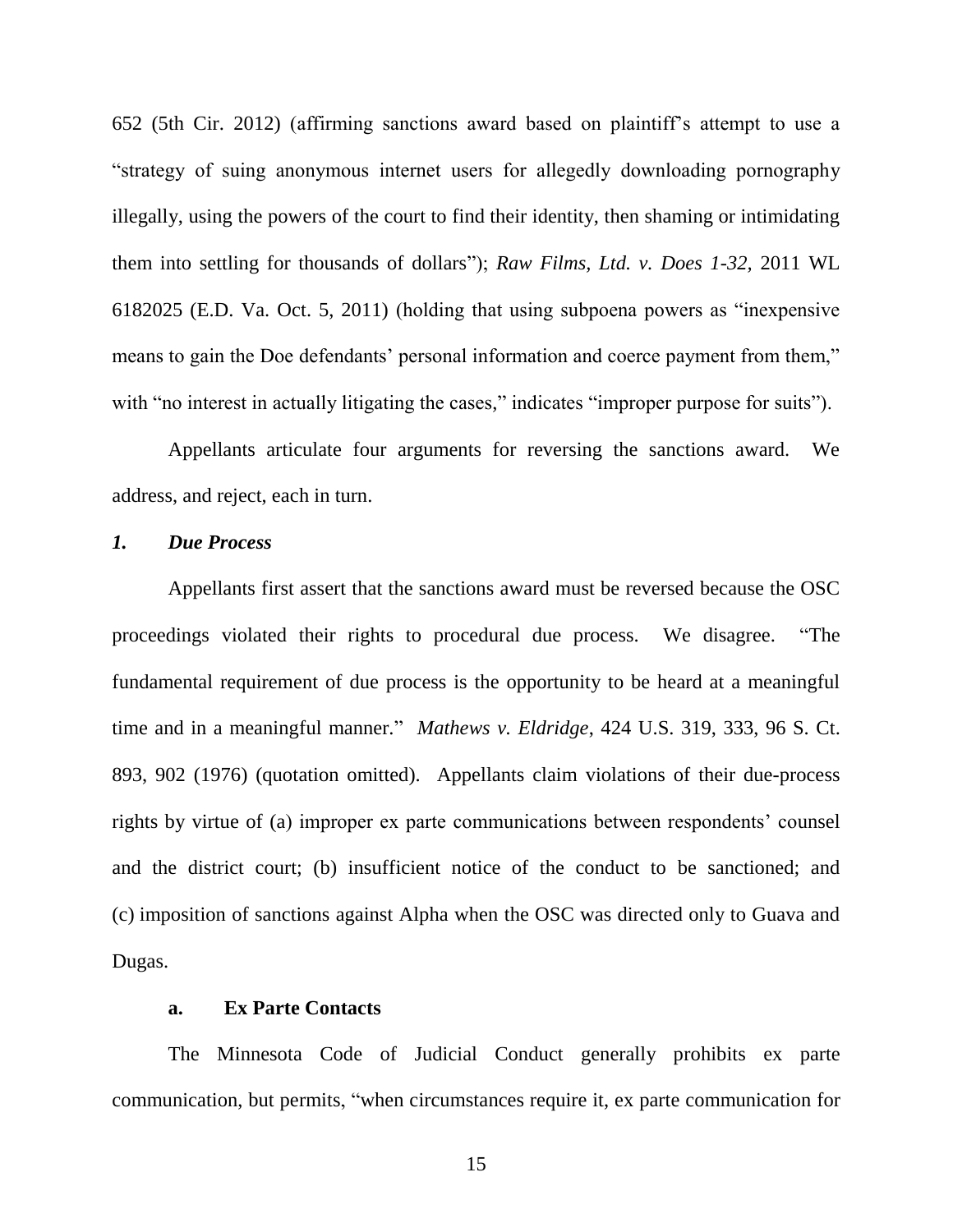scheduling, administrative, or emergency purposes, which [do] not address substantive matters" if "the judge reasonably believes that no party will gain a procedural, substantive, or tactical advantage as a result of the ex parte communication" and "makes provision promptly to notify all other parties of the substance of the ex parte communication and allows an opportunity to respond." Minn. Code Jud. Conduct Rule 2.9 (2014). In support of their argument that the district court engaged in improper ex parte communications, appellants cite to time records reflecting (1) a paralegal visit to the courthouse to obtain the district court's signature on the OSC and (2) an attorney's telephone conversation with the district court's clerk, requesting an amendment to the OSC. Although the better practice with respect to these requests may have been for counsel to submit letters to the district court, copying all counsel, there is no indication of any improper ex parte communication in connection with the requests. Moreover, appellants identify no prejudice resulting from the communications. Appellants were given the opportunity to be heard on the OSC, both in writing and through oral argument, before the district court issued the order imposing sanctions. Accordingly, we reject appellants' arguments for reversal based on alleged improper ex parte communications. *See Koes v. Advanced Design, Inc.*, 636 N.W.2d 352, 363 (Minn. App. 2001) (rejecting argument for reversal based on ex parte communications because there was no evidence of any substantive communications and no evidence of prejudice resulting from ex parte communications), *review denied* (Minn. Feb. 19, 2002).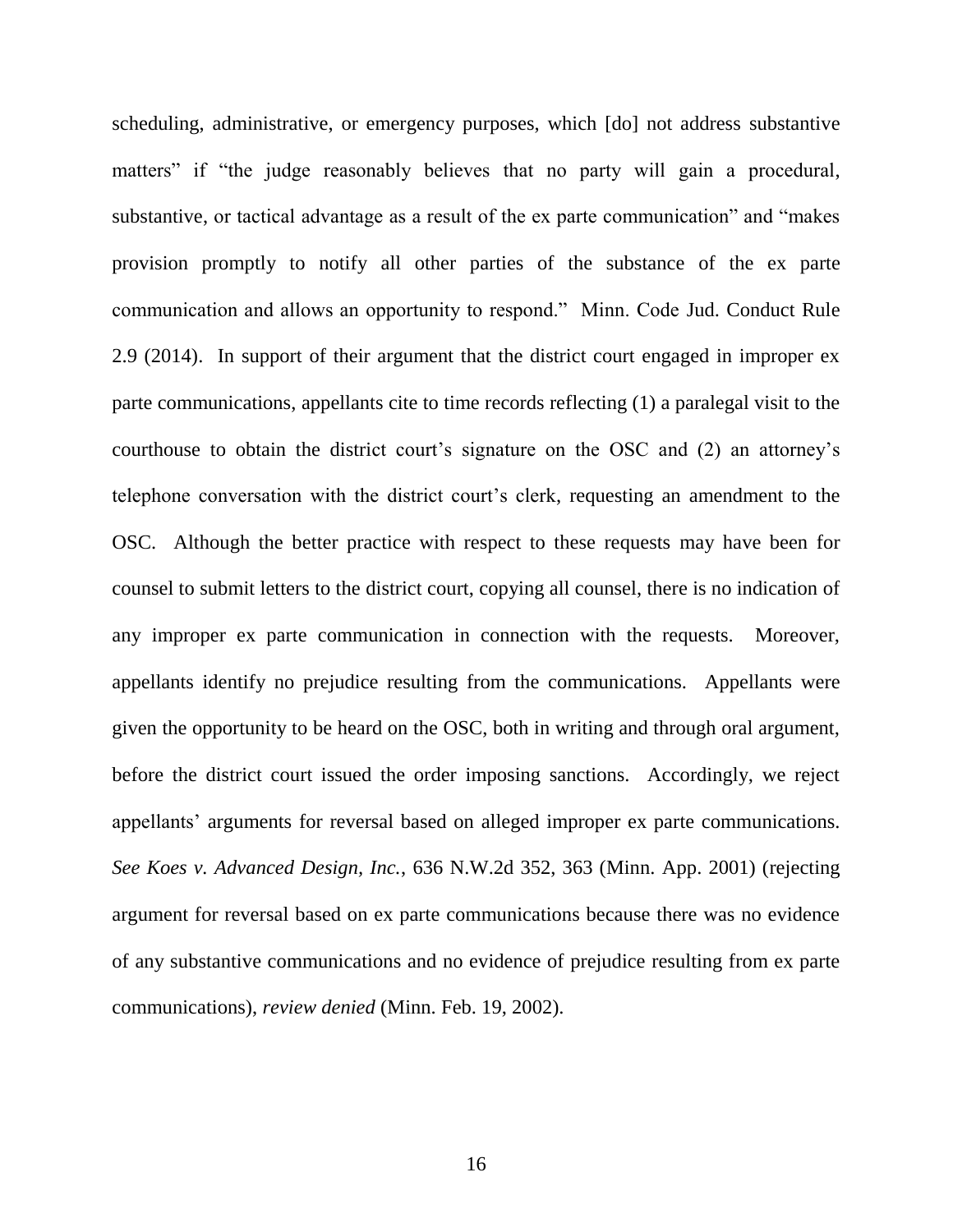#### **b. Sufficiency of Notice**

"A party or attorney must have fair notice of both the possibility of a sanction and the reason for its proposed imposition." *Rumachik v. Rumachik*, 494 N.W.2d 68, 71 (Minn. App. 1992), *review denied* (Minn. Feb. 25, 1993). Appellants argue that the OSC failed to put them on notice of the conduct for which sanctions were sought. But the OSC incorporated one group of the John Does' memorandum in support of its motion for attorney fees, which asserted that "Guava and its counsel filed this action for improper purposes, namely, to uncover the names and addresses of non-parties . . . to extort money from those non-parties." This is precisely the conduct for which the district court imposed sanctions. The OSC also referred to the January 25 hearing, at which many of bases for the bad-faith finding were raised. We conclude that, by the time of the OSC hearing, appellants were well aware of the district court's concerns. Accordingly, we reject appellants' arguments for reversal based on insufficient notice.

### **c. Notice to Alpha**

Appellants assert that the sanctions against Alpha must be reversed because Alpha was not identified in the OSC. We disagree. The district court ordered "that you, Plaintiff Guava, LLC and its counsel of record Michael K. Dugas, Esq., Alpha Law Firm LLC, 900 IDS Center, 80 South 8th Street, Minneapolis, MN 55402 PERSONALLY APPEAR AND SHOW CAUSE. . . ." The language of the order might have been more clear had the court included the word "and" between Dugas and Alpha. Nevertheless, Alpha is identified in the OSC and was put on notice that sanctions could be awarded against it. Further, Alpha was notified through the multiple fee petitions filed by the ISPs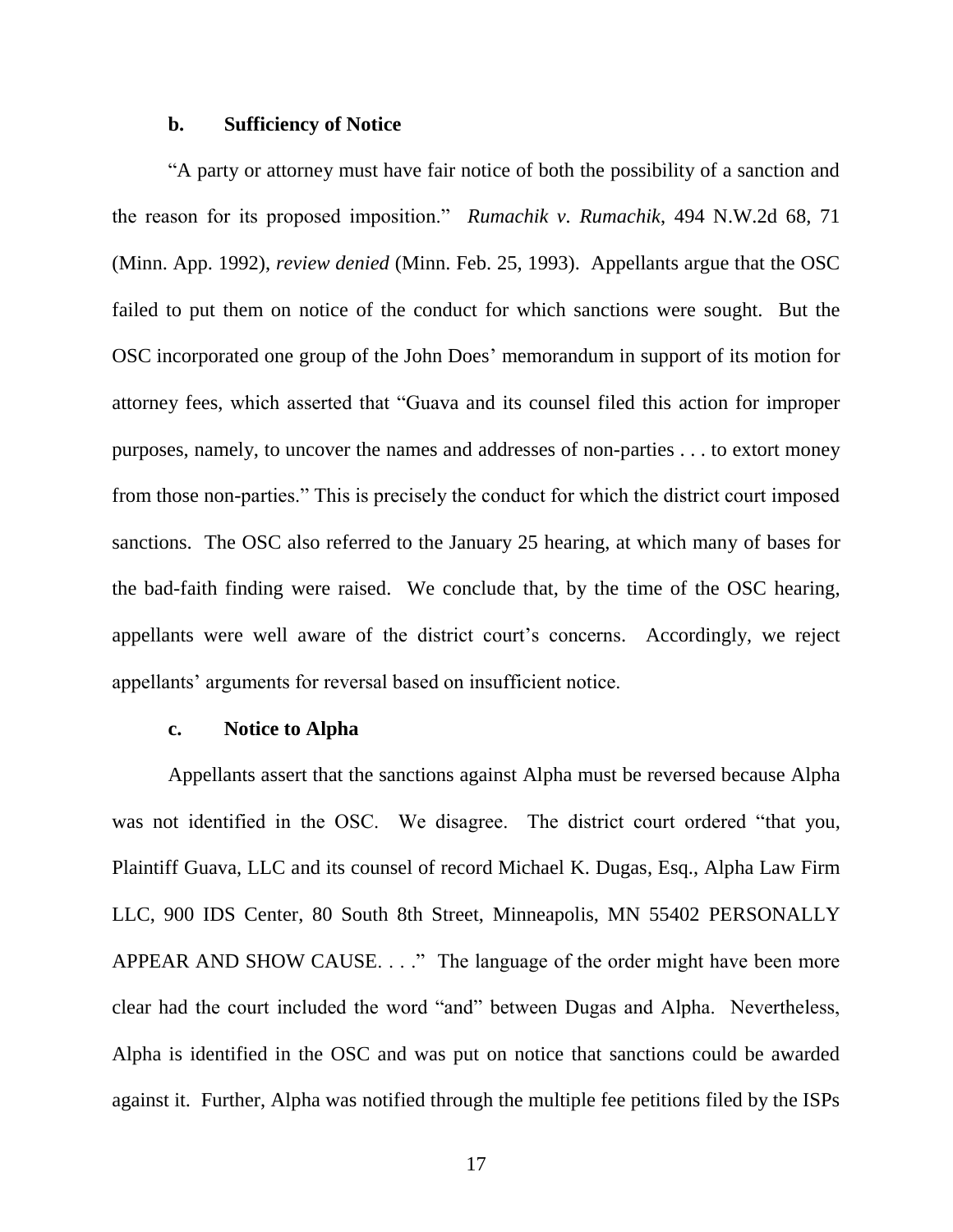and John Does, all of whom sought to recover fees from Guava and its counsel of record. As we note above, counsel of record included Dugas, Hansmeier, Steele, and Alpha. The district court denied requests for sanctions against Hansmeier, Steele and Prenda Law who were not identified in the OSC. It follows that the district court imposed sanctions against Alpha because it was identified in the OSC. Accordingly, we reject appellants' arguments for reversal of the sanctions award against Alpha.

## *2. Sufficiency of the Evidence*

Appellants next assert that the sanctions award must be reversed because there is insufficient evidence to support the district court's finding of bad faith. Again, we disagree. "Findings of fact, whether based on oral or documentary evidence, shall not be set aside unless clearly erroneous, and due regard shall be given to the opportunity of the trial court to judge the credibility of the witnesses." Minn. R. Civ. P. 52.01. A finding is "clearly erroneous" if the reviewing court is "left with the definite and firm conviction that a mistake has been made." *Rasmussen*, 832 N.W.2d at 797 (quotation omitted). "And when determining whether a finding of fact is clearly erroneous, we view the evidence in the light most favorable to the verdict." *Id.* In doing so here, we are mindful that "circumstantial evidence is entitled to as much weight as any other evidence." *Rogers v. Moore*, 603 N.W.2d 650, 657 (Minn. 1999).

After considering all of the circumstances, the district court found that appellants had pursued this litigation in bad faith. Although the record in this case was not fully developed because appellants voluntarily dismissed the underlying action before it could be considered on the merits, it includes sufficient evidence to support the district court's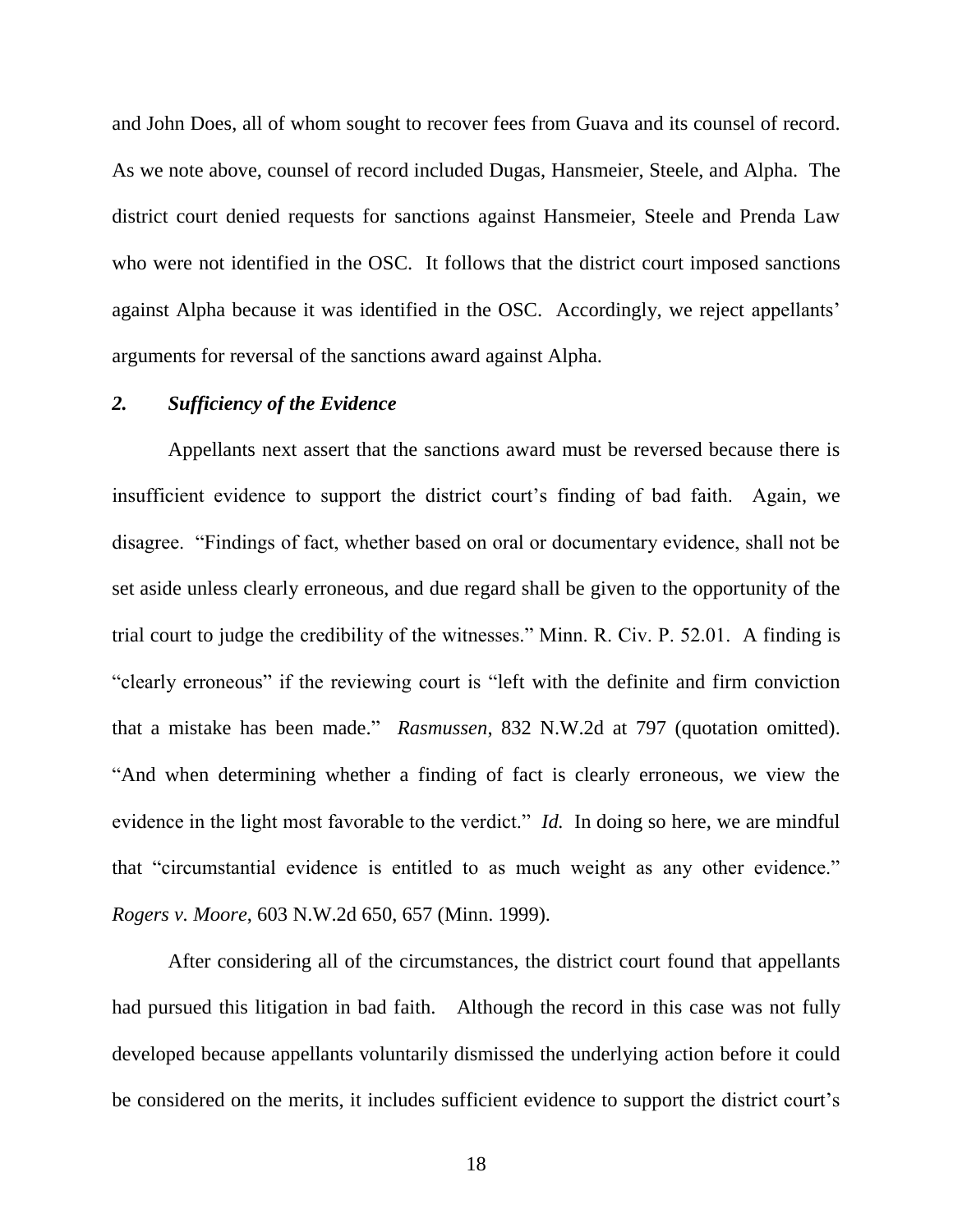finding. The evidence includes Merkel's affidavit testimony that he received a letter from Prenda Law threatening suit on behalf of its client, Hard Drives; he made arrangements with someone named "Michael" or "Mike" at Prenda Law for an alternative settlement arrangement, including his consent to be sued in Minnesota; Prenda Law referred him to pro bono counsel; Hard Drives would dismiss the suit after Merkel provided his BitTorrent log; and he was surprised to be sued by Guava, rather than Hard Drives. The evidence also includes Morrison's testimony that Merkel was referred to her by Hansmeier and Dugas; that she expected a lawsuit to be filed by Hard Drives, rather than Guava; and "[t]here's been some bait and switch you might call it in this case." And the evidence includes the facts that (a) despite repeated questioning by the district court regarding Guava's corporate status, appellants failed to file a certificate of authority or provide any evidence regarding Guava's incorporation, its officers, or its business operations, and (b) despite Merkel's alleged involvement in a hacking conspiracy, appellants sought no discovery from Merkel during the pendency of the litigation. This evidence, taken together, amply supports the finding that appellants had no good-faith basis for this litigation. *See, e.g., Westling v. Holm*, 239 Minn. 191, 193, 58 N.W.2d 252, 253 (1953) (explaining that circumstantial evidence must "furnish a reasonable basis for an inference" and that a finding based on circumstantial evidence "cannot be set aside merely because another inference might have been drawn from the same facts").

Appellants assert that the district court erred by relying on the communications between Merkel and Prenda Law relating to claims by Hard Drives, arguing that there is no evidence of a connection to this action. But the district court found a connection, and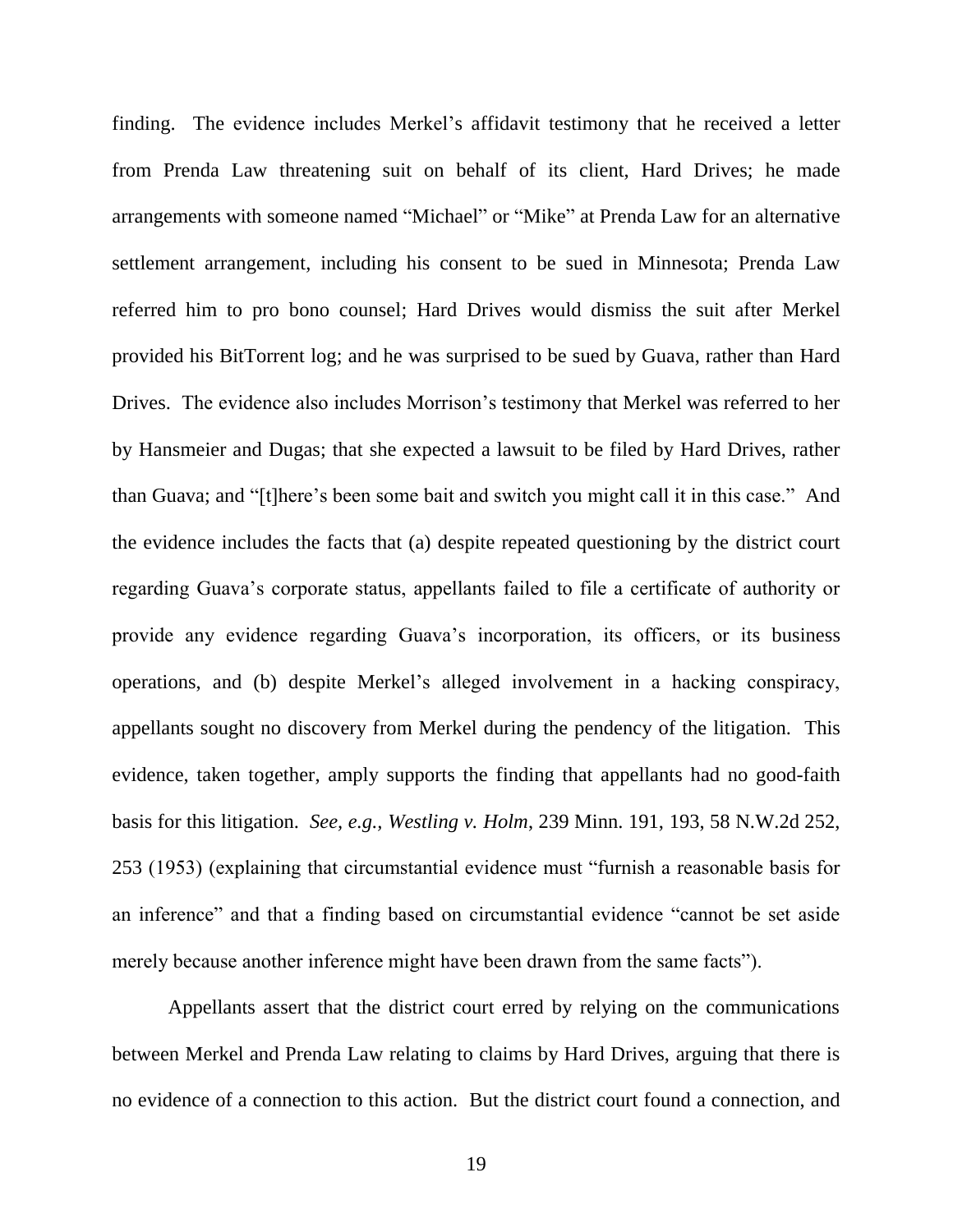there is evidence in the record to support that finding. "Michael" at Prenda Law offered to refer Merkel to Minnesota attorney, Morrison. Morrison testified that she received the referral from Hansmeier and Dugas; Hansmeier filed a notice of appearance identifying himself as "of counsel" to Prenda Law, and Dugas submitted a declaration in this matter identifying himself as the only "'Mike or Michael'" at either Alpha Law Firm LLC or Prenda Law, Inc." Dugas denied representing Hard Drives or being involved in the settlement agreement between Merkel and Hard Drives. But the district court rejected this assertion as incredible, and we will not disturb that credibility determination.

Appellants address and attempt to rationalize each of the additional circumstances relied upon by the district court. For instance, they assert that the certificate of authority required under Minn. Stat. § 322B.694 is not jurisdictional, but rather provides an affirmative defense, and that Guava was not required to file a certificate because it was not doing business in Minnesota. They further assert that the district court could exercise jurisdiction over a case involving only nonresident parties, and that they were not required to seek discovery from Merkel before third-party discovery. We need not address the merits of these legal assertions because they miss the point of the district court's bad-faith analysis. The district court found, based on the totality of the circumstances—including Prenda Law's communications with Merkel, Guava's failure to seek any discovery from Merkel, and Guava's failure to file a certificate of authority or otherwise substantiate its corporate existence—that appellants had no good-faith basis for bringing this action. And we have concluded that the finding is not clearly erroneous.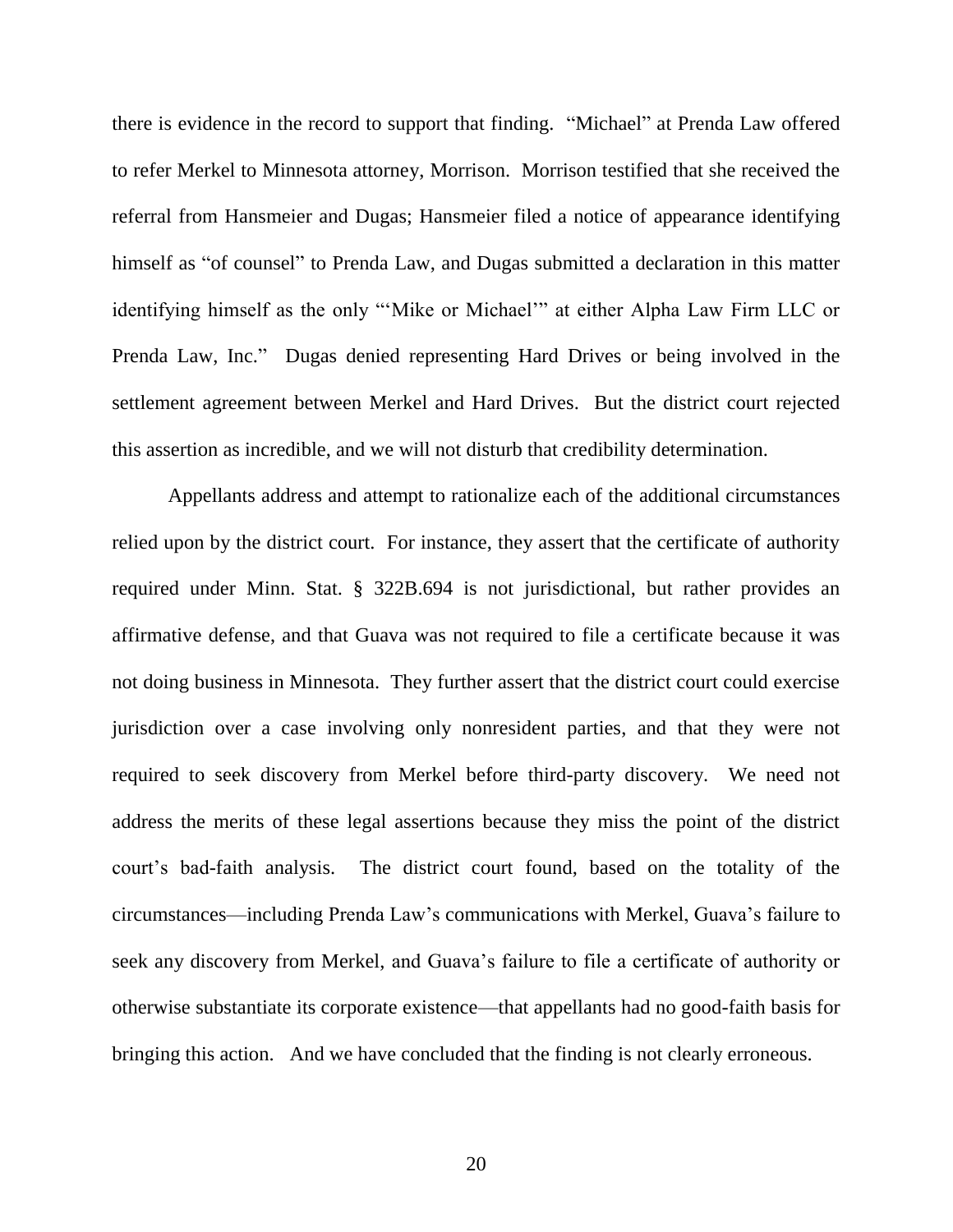Appellants further assert that the evidence cannot sustain a bad-faith finding because the district court stated, in its order conditionally allowing appellants to subpoena 17 ISPs, that Guava had demonstrated "that the personally identifying information possessed by the [ISPs] is relevant and material in this matter and there is good cause for the discovery of this information." Appellants contend that the district court's order "further strengthened Guava's good faith belief in the propriety of its discovery." Appellants essentially argue that, regardless of whether it was true, they (initially) succeeded in convincing the district court that they were acting in good faith, and they should be able to rely on the district court's statements to prove their actual good faith. We reject this argument as circular and unpersuasive. The district court's initial determination that Guava demonstrated that the information it sought was relevant and material did not preclude it from later—on being made more fully informed of the facts—finding that appellants were acting in bad faith.

Finally, appellants assert that the sanctions against Dugas and Alpha must be reversed because the district court made no specific findings of bad faith by them. We disagree. The district court's order details Dugas's and Alpha's involvement as counsel for Guava, and the district court specifically found that "Plaintiff Guava LLC and its counsel Michael K. Dugas of Alpha Law Firm acted in bad faith and without a basis in law or fact to initiate this action in Minnesota State District Court." Moreover, because attorney Hansmeier, the sole manager of Alpha, participated in proceedings before the district court, the authority relied upon by appellants is inapposite. *Cf. Browning Debenture Holders' Comm. v. DASA Corp.*, 560 F.2d 1078, 1089 (2d Cir. 1977)

21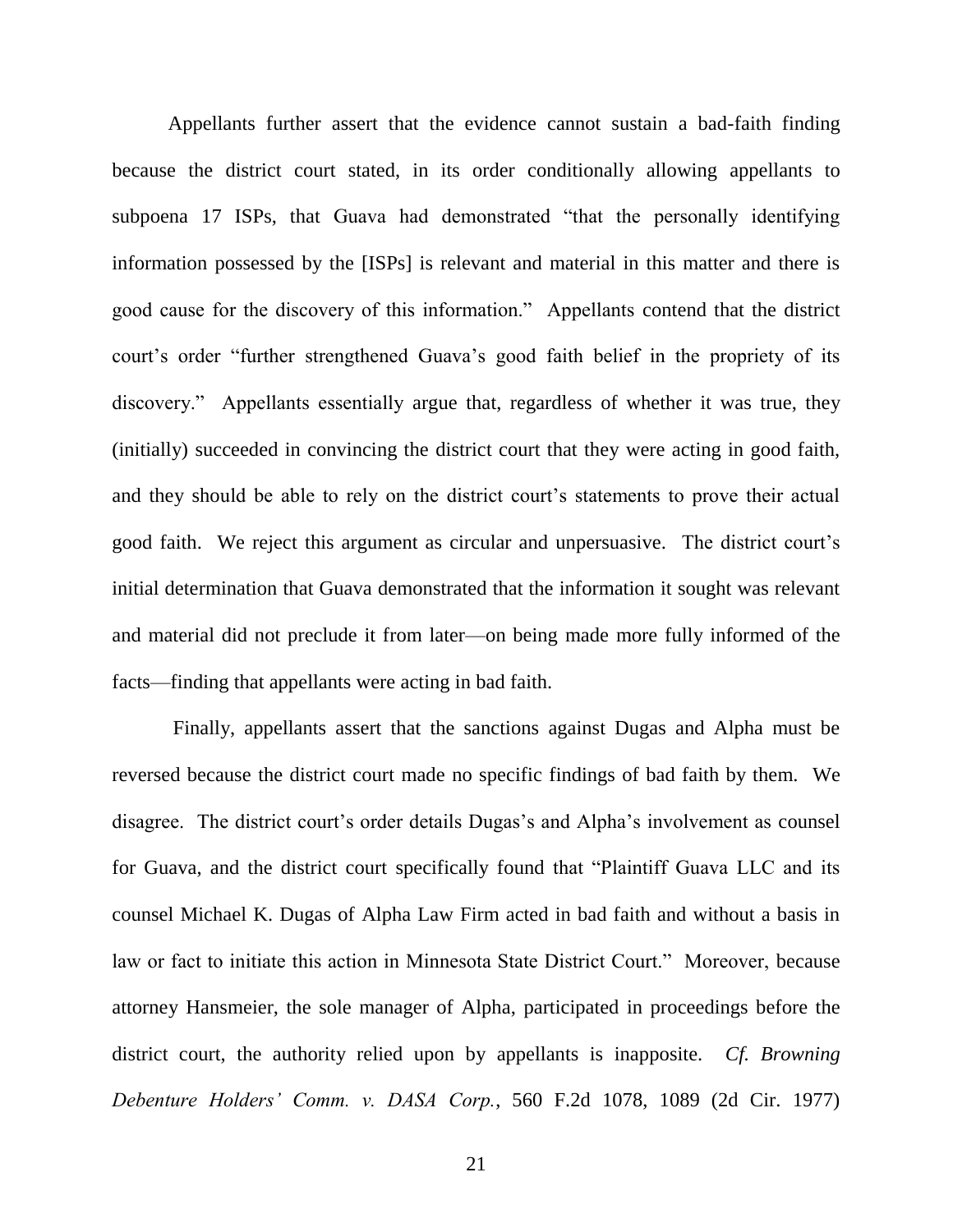(reversing sanctions where sanctioned parties were not "personally . . . aware of or otherwise responsible for the procedural action instituted in bad faith"); *Wolters Kluwer Fin. Servs., Inc. v. Scivantage*, 564 F.3d 110, 114-15 (2d Cir. 2009) (reversing sanctions imposed against large law firm when there was no evidence that firm acted in bad faith).

## *3. Amount of Sanctions*

Appellants assert that the district court awarded excessive sanctions, challenging certain attorney-fee awards as unsupported and arguing that the district court erred by granting injunctive relief and by failing to consider Dugas's ability to pay the sanctions. With one exception, we disagree. The district court did not abuse its discretion by allowing fees for respondents' ex parte contacts with the district court (which we have determined were not improper), for time spent researching related matters, or for time reflected in an affidavit in a format other than that specified in Minn. R. Gen. Pract. 119.02. *See Mears Park Holding Corp. v. Morse/Diesel, Inc*., 426 N.W.2d 214, 219-20 (Minn. App. 1988) ("As long as the record reflects a reasonable correlation between the final amount of the sanctions imposed, the expenses incurred by the party defending the unfounded claims, and the basis of the court's imposition of sanctions, there will be no abuse of discretion by the trial court."); Minn. R. Gen. Pract. 1.02 (providing district court with discretion to "modify the application of these rules in any case to prevent manifest injustice"). Nor was the district court required to limit the sanctions imposed against Dugas based on his alleged inability to pay. *See Uselman v. Uselman*, 464 N.W.2d 130, 145 (Minn. 1990) ("If the court chooses to impose a monetary sanction, it *might* consider the attorney's or party's ability to pay." (emphasis added)). Furthermore,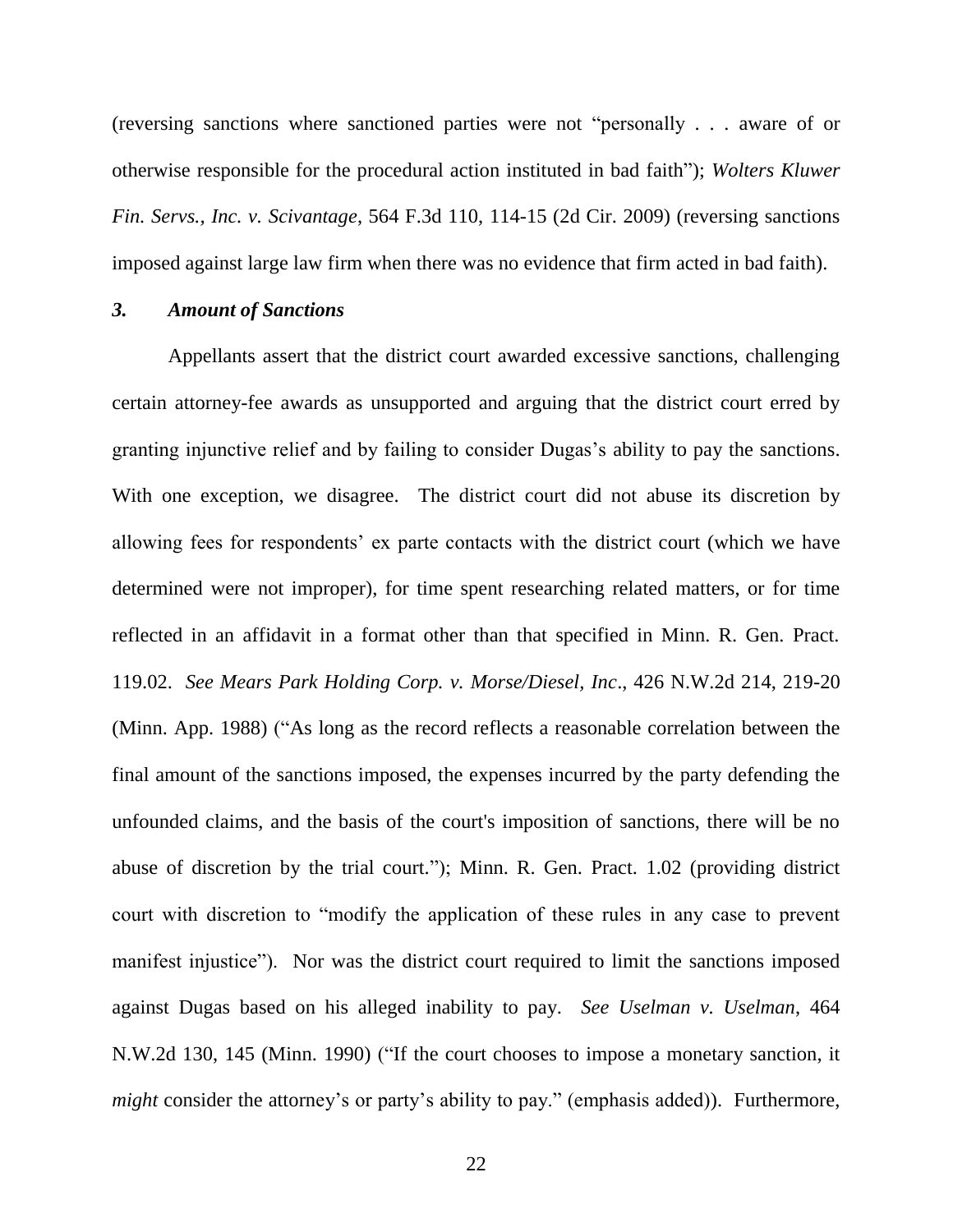given the egregiousness of the conduct found by the district court, and the breadth of the district court's inherent authority, we observe no error in the district court's requiring appellants to submit a \$10,000 bond before filing any future litigation. We are unable to discern, however, a basis in the record for the district court's requirement that Guava, Dugas, or Alpha file a certificate of authority under Minn. Stat. § 322B.94. The statutory requirement does not apply to Dugas or Alpha, neither of which is a foreign corporation, and, because there has been no factual determination that Guava does business in Minnesota, it is not clear whether the statute applies to it. *See* Minn. Stat. § 322B.91 (2012) (requiring foreign limited liability company "transacting business in this state" to obtain certificate of authority). Accordingly, we will modify the district court's injunctive relief to omit the requirement that a certificate of authority be filed before commencing suit. $2$ 

#### *4. Authority for Post Dismissal Sanctions*

 $\overline{a}$ 

Lastly, appellants assert that the district court was precluded from awarding sanctions after the action had been voluntarily dismissed, citing such a limitation in the district court's authority under Minn. R. Civ. P. 11.03 and Minn. Stat. § 549.211 (2012). *See, e.g., Gibson v. Coldwell Banker Burnet*, 659 N.W.2d 782, 790 (Minn. App. 2003) (explaining that, under Minn. R. Civ. P. 11.03 "motions for sanctions brought after the conclusion of the trial must be rejected precisely because the offending party is unable to withdraw the improper papers or otherwise rectify the situation"). But the district court's

 $2$  This modification should not be construed to preclude a district court from determining on appropriate facts in a future suit that Guava is required to file a certificate of authority.